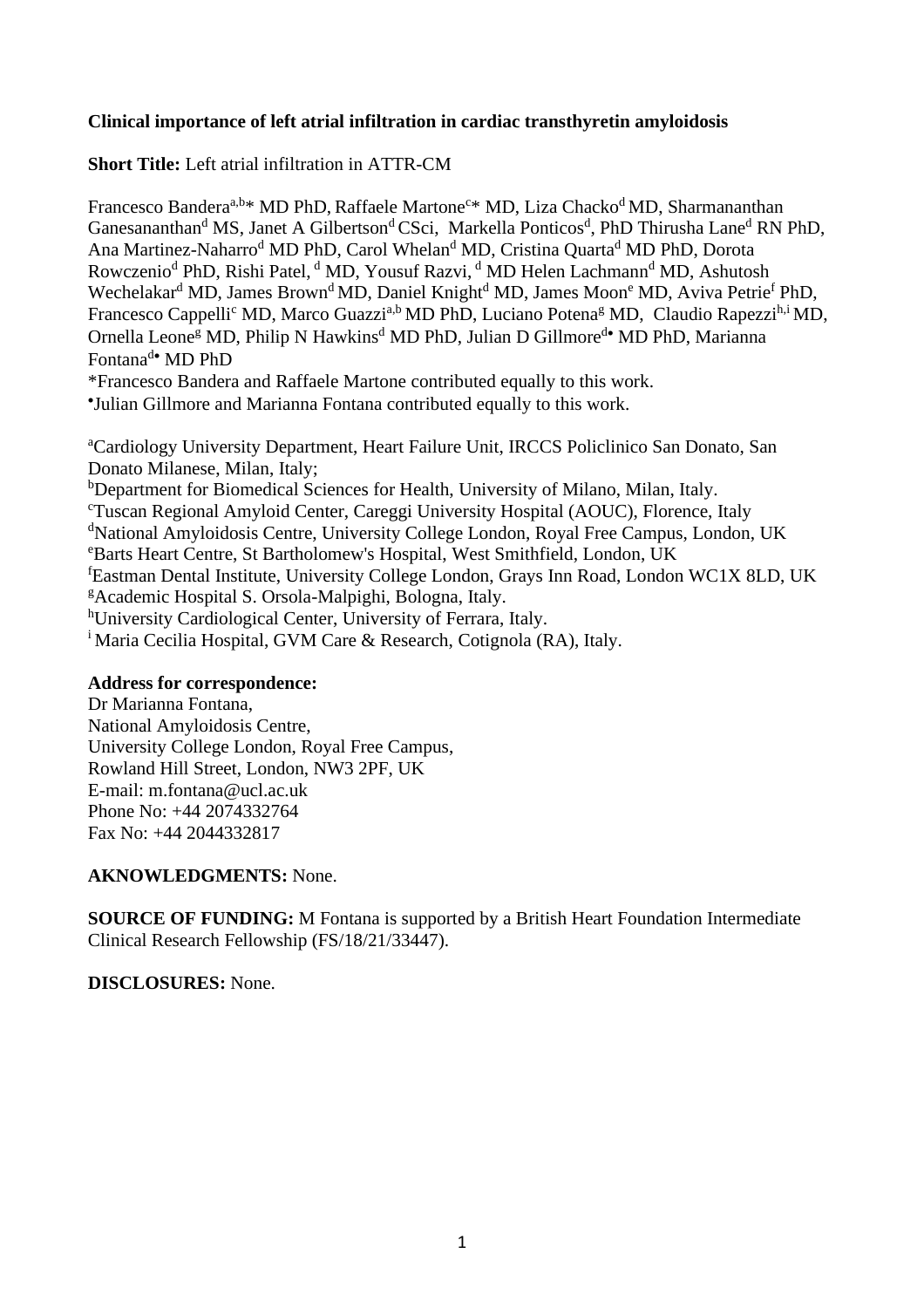## **ABSTRACT**

**BACKGROUND:** The clinical significance of left atrial (LA) involvement in ATTR amyloidosis cardiomyopathy (ATTR-CM) is of great clinical interest.

**OBJECTIVES:** The aims of this study were to characterize: (1)LA pathology in explanted ATTR-CM hearts; (2)LA mechanics using echocardiographic speckle-tracking in a large cohort of ATTR-CM patients; (3)to study the association with mortality.

**METHODS:** Congo red staining and immunohistochemistry was performed to assess the presence, type and extent of amyloid and associated changes in 5 explanted ATTR-CM atria. Echo speckletracking was used to assess LA reservoir, conduit, contractile function and stiffness in 906 ATTR-CM patients (551 wt-ATTR-CM;93 T60A-ATTR-CM;241 V122I-ATTR-CM;21 other). **RESULTS:** There was extensive ATTR amyloid infiltration in the 5 atria with loss of normal architecture, vessels remodelling, capillary disruption and subendocardial fibrosis. Echo speckletracking in 906 ATTR-CM patients demonstrated increased atrial stiffness [median(25th-75th quartile) 1.83(1.15-2.92)] that remained independently associated with prognosis, after adjusting for known predictors (lnLA stiff: HR 1.23; 95%CI 1.03 -1.49 p=0.029). There was substantial impairment of the three phasic functional atrial components [reservoir 8.86(5.94-12.97)%; conduit 6.5(4.53-9.28)%; contraction function 4.0(2.29-6.56)%]. Atrial contraction was absent in 22.1% of patients whose ECG showed sinus rhythm (SR)-"atrial electro-mechanical dissociation"(AEMD). AEMD was associated with poorer prognosis compared to SR patients with effective mechanical contraction (p=0.0018). AEMD conferred a similar prognosis to patients in atrial fibrillation. **CONCLUSIONS:** The phenotype of ATTR-CM includes significant infiltration of the atrial walls with progressive loss of atrial function and increased stiffness, which is a strong independent predictor of mortality. AEMD emerged as a distinctive phenotype identifying patients in SR with poor prognosis.

**KEYWORDS:** Amyloidosis; Atrial function; Atrial stiffness; Echocardiography; Atrial strain; Atrial histology

## **ABBREVIATIONS:**

ATTR-CM: Cardiac ATTR amyloidosis wtATTR: wild-type transthyretin hATTR: hereditary ATTR amyloidosis HF: heart failure LA: left atrium LV: left ventricle EMB: endomyocardial biopsy ROI: region of interest MCF: myocardial contraction factor MAPSE: mitral annular plane systolic excursion TAPSE: tricuspid annular plane systolic excursion PASP: pulmonary artery systolic pressure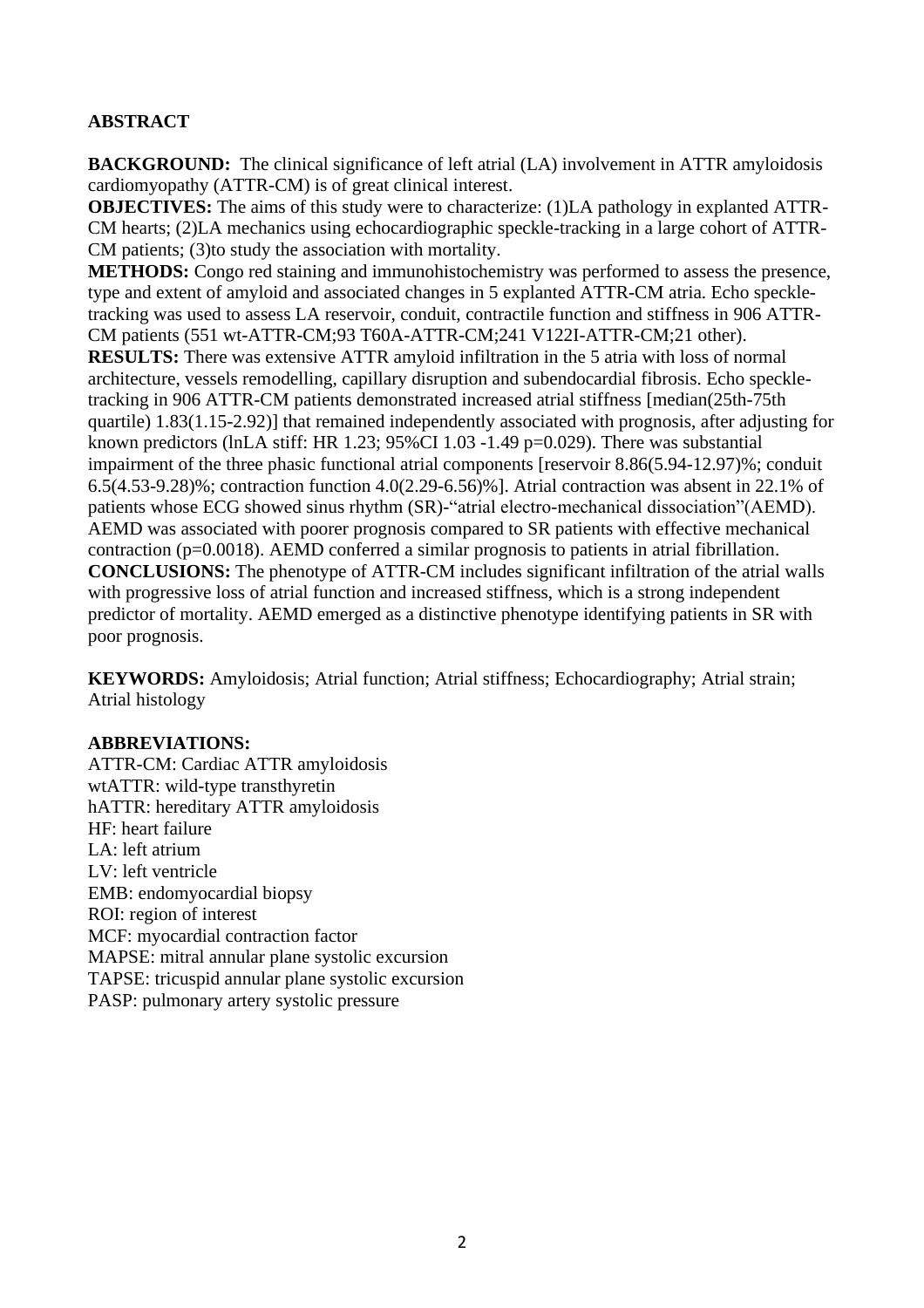#### **INTRODUCTION**

ATTR-CM is a restrictive cardiomyopathy caused by extracellular deposition of amyloid fibrils derived from plasma transthyretin. It is most commonly non-hereditary, associated with the deposition of wtATTR, but there are numerous transthyretin gene variants associated with hATTR forms. Advances in imaging techniques $(1)(2)(3)(4)$  have led to validation of non-biopsy diagnostic criteria for ATTR-CM(5) (4), underscoring a recent exponential rise in diagnosis of ATTR-CM throughout the world.(6) ATTR-CM has emerged as a much under-diagnosed and under-recognized cause of HF.(7)

Studies in patients with cardiac ATTR amyloidosis have predominantly focused on the functional and structural consequences of amyloid infiltration within the ventricles, (8)(9) causing biventricular wall thickening with non-dilated chambers, systolic and diastolic dysfunction and low cardiac output.(10) (11) By contrast, assessment of the atria has focused mainly on atrial dimensions. LA dimension is generally considered an adequate measure of the cumulative effect of LV filling pressure over time, being a marker of severity and chronicity of diastolic dysfunction and resulting elevation of LA pressure.

However, measurement of LA dimension does not provide information on atrial function, which is emerging as a key component of overall cardiac performance in various cardiac disorders.(12) Echo speckle tracking now has an established role in the characterization of atrial function(13) and can assess the ability of the atria to expand during ventricular systole (reservoir function), the early-diastolic emptying (conduit function), the atrial shortening (atrial contraction) and, when associated with the estimation of left ventricle (LV) pressures, the resistance to deformation of the LA (LA stiffness).(14) Preliminary findings in cardiac amyloidosis have demonstrated impaired atrial systolic contraction,(15) but also loss of reservoir function, resulting in an atrium that acts merely as a conduit throughout the cardiac cycle. $(16)(17)$  To date, only small retrospective speckle tracking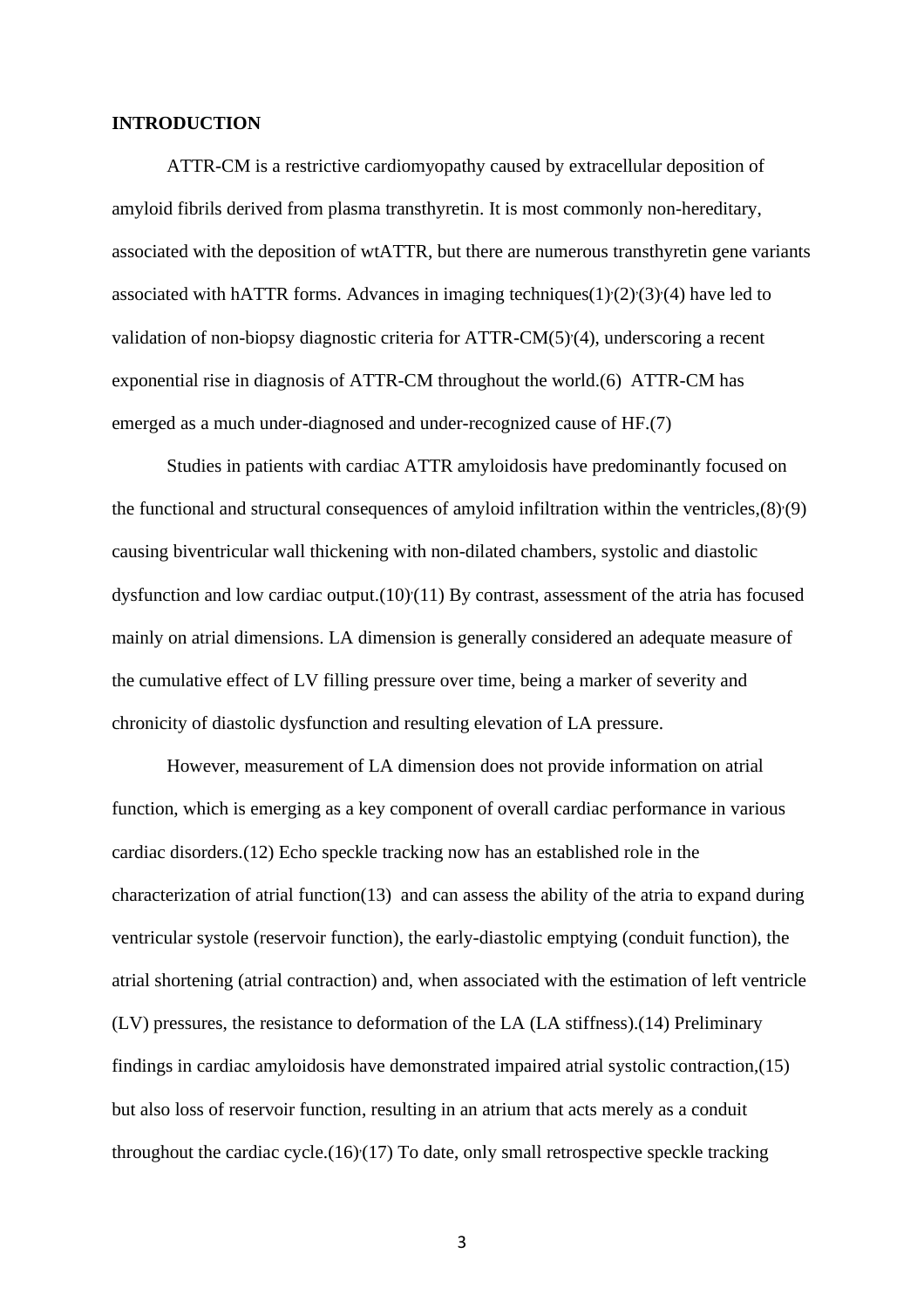studies have been conducted in ATTR amyloidosis, and along with little in the way of histologic evaluation of the atrial wall, the significance of atrial infiltration, remodelling and dysfunction in the pathophysiology of cardiac ATTR amyloidosis is not clear.

The aims of the present study were to characterize (1) the spectrum of changes in LA structure in post mortem specimens of patients with ATTR-CM, (2) the functional consequences of amyloid deposition on LA stiffness and mechanics in a large cohort of patients with cardiac ATTR amyloidosis using echocardiographic speckle tracking, and (3) to assess the association between atrial functional parameters and clinical outcomes.

#### **METHODS**

#### **Patient Population**

Patients referred to the National Amyloidosis Centre (NAC), Royal Free Hospital, London, United Kingdom between 2000 and 2019 in whom ATTR-CM was confirmed on the basis of validated diagnostic criteria(5) were invited to participate in a prospective registry with protocolised clinical follow up program comprising systematic evaluation of cardiac parameters and survival. Clinical, biochemical and imaging data were retrospectively analysed for this study. Briefly, the diagnosis of ATTR-CM was established on the basis of the following criteria: presence of symptoms of heart failure together with an echocardiogram consistent with amyloidosis and either 1) direct EMB proof of ATTR amyloid, or 2) presence of ATTR amyloid in an extra-cardiac biopsy along with cardiac uptake on 99mTechnetium labelled 3,3-diphosphono-1,2-propanodicarboxylic acid(99mTc-DPD) scintigraphy, or 3) Perugini grade 2 or 3 cardiac uptake on 99mTc-DPD scintigraphy in the absence of a monoclonal immunoglobulin disorder.(5) The TTR gene was sequenced in all participants. Patients who had received disease modifying therapy including liver transplantation for hATTR amyloidosis, or a TTR-lowering therapy (within the context of a clinical trial) were excluded from the study.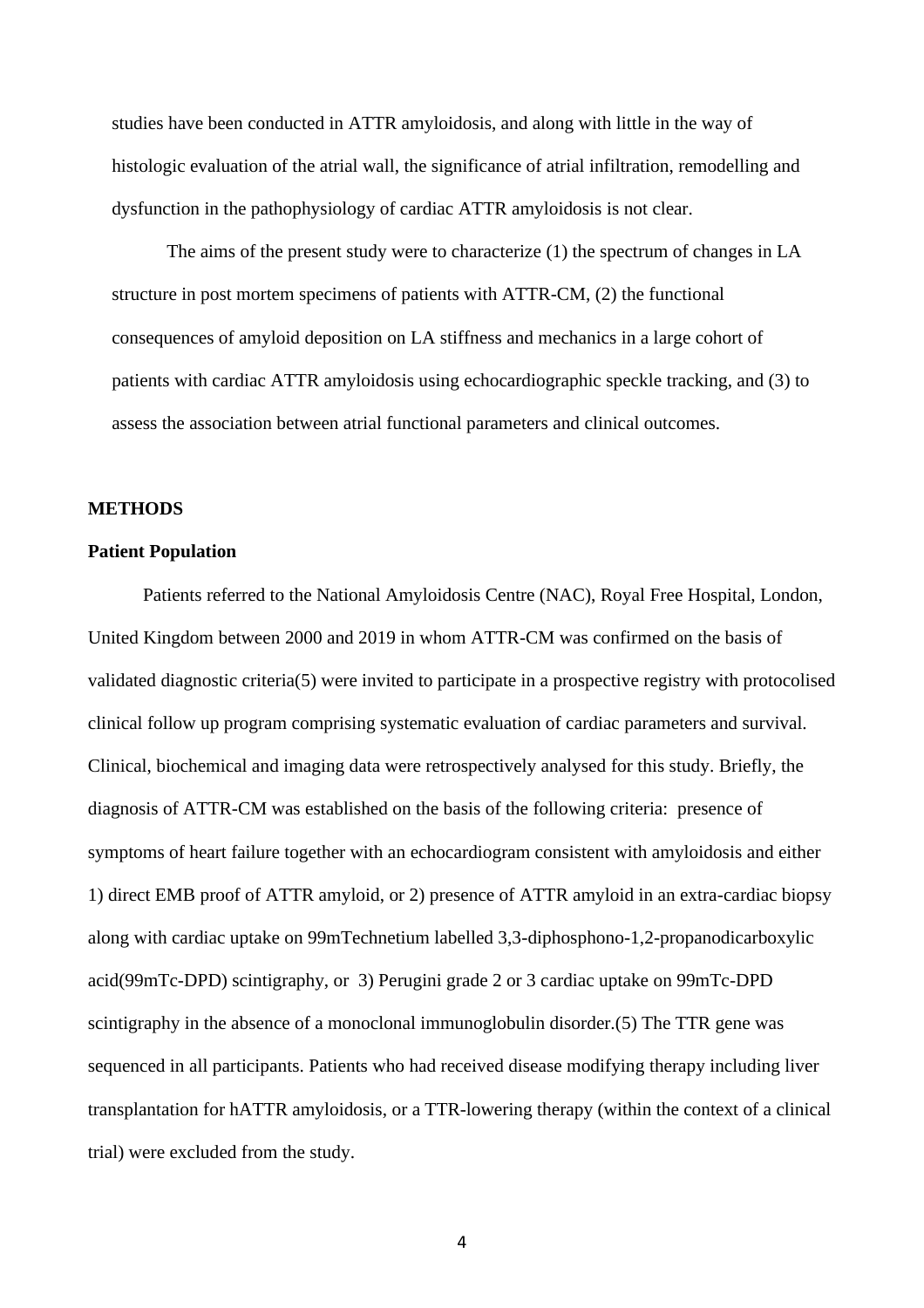The atria from 5 explanted hearts of patients with ATTR-CM (3 with wtATTR-CM and 2 with hATTR-CM) were sampled.

Patients were managed in accordance with the Declaration of Helsinki and provided written informed consent (ref: 06/Q0501/42 and 79/2014/U/Sper, Royal Free Ethics Committee, London UK and AOU of Bologna, Italy).

#### **Histological analysis**

The atria samples were fixed in neutral buffered formalin and processed into a paraffin blocks (FFPE) for routine histology, Congo red staining and immunohistochemistry (IHC). IHC was performed using commercially available monospecific antibodies against human serum AA, kappa, lambda and pre-albumin (transthyretin), (Agilent), and NKx2.5 (Santa Cruz). Staining was performed on a manual platform, with Impress<sup>™</sup> detection kits and a metal enhanced DAB substrate kit for visualizing the immuno compound. Ready to use antibodies against vWF, CD31, CD45 and CD68 (Leica microsystems) were carried out using a BOND Max immunostainer and DAB refine kit. Amyloid was laser captured for proteomic analysis to confirm IHC staining. Proteomic analysis was processed on the Thermo Scientific™ Q-Exactive Plus Orbitrap. Data was analysed using Mascot software and the Swiss-Prot human database. All IHC slides and proteomic analysis were interpreted blind to any clinical details by two independent reporters. IHC results were compared with data obtained from proteomic analysis in particular with respect to positive identification of the amyloid fibril protein.

#### **Echocardiography**

All echocardiograms were reviewed by experienced operators and analysed according to guidelines, as previously reported.(10) For the purpose of our analysis, we considered valvular regurgitation to be clinically significant if at least mild-to-moderate or greater.

#### **LA assessment**

LA dimensions were reported as parasternal long-axis diameter, absolute and BSA-indexed 4-chambers area. LA speckle tracking analysis was performed using GE EchoPAC software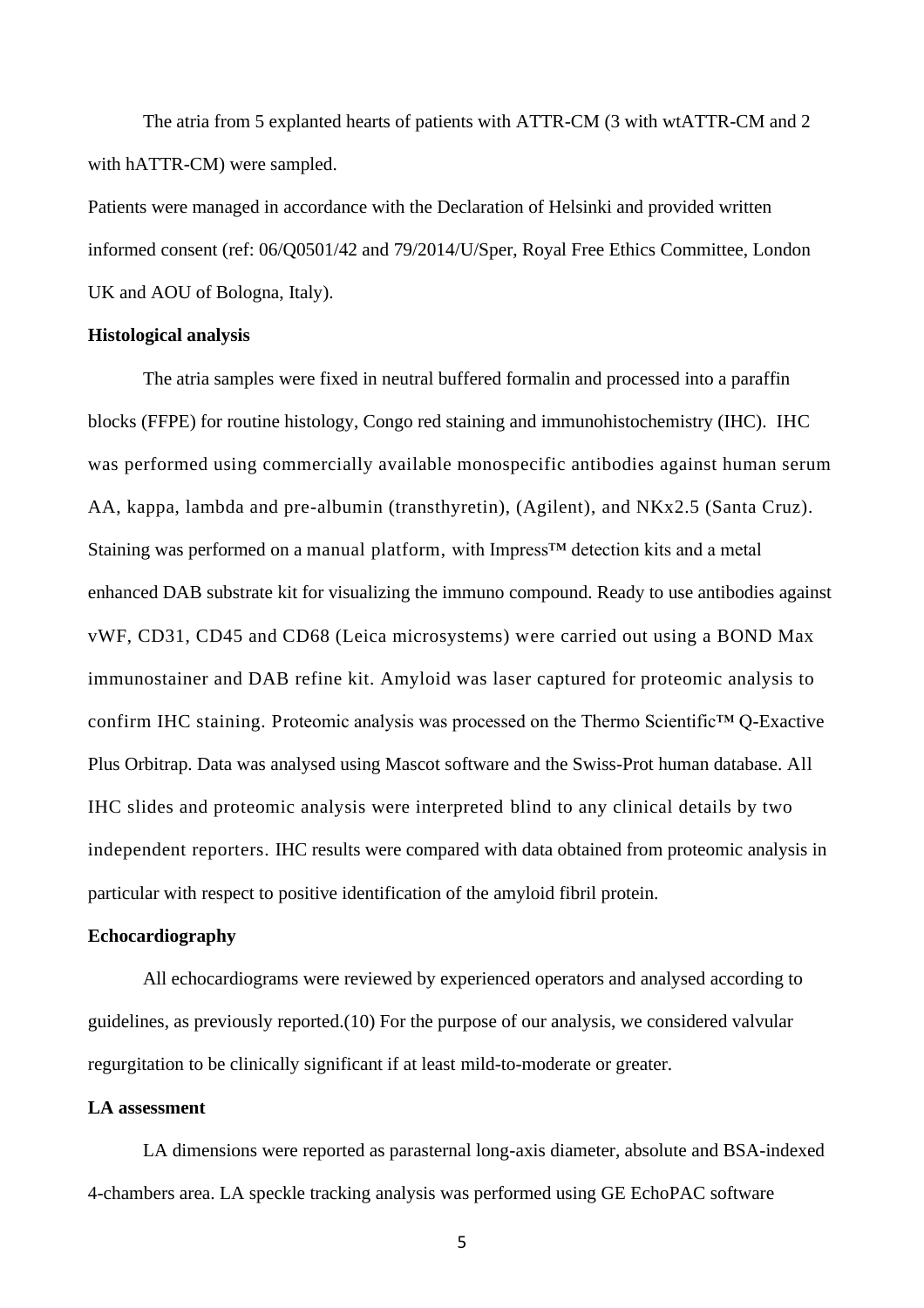(Version 203), according with the current consensus document.(18) Briefly, non-foreshortened 2D apical 4-chamber view was used to define a 3 mm-thickened wall region of interest (ROI) along the LA. The LA contour was extrapolated excluding pulmonary veins and LA appendage. Quality control check was performed to reject cases with significant (>1/3 of LA contour) drop out of atrial wall. Zero-baseline was defined as ventricular end-diastole, using the R-R cycle for analysis. LA myocardial deformation was assessed as global longitudinal strain obtained with the endocardial curve of the ROI. Reservoir, contraction and conduit phase were studied respectively as: LA strain (LAS) reservoir= peak value at the onset of LV filling, LAS contraction= peak value at the onset of atrial contraction (for subjects on sinus rhythm) and LAS conduit= difference between LAS reservoir and LAS contraction (for subjects on sinus rhythm). LA stiffness (LA Stiffness) was calculated as the ratio between E/e' and LAS reservoir, where e' is the mean value between lateral and septal  $e'(14)$ 

#### **Statistical analysis**

All mortality data were obtained via the UK Office of National Statistics. The mortality endpoint was defined as time to death from baseline for all deceased patients and time to Censor date, 24<sup>th</sup> of April 2019, from baseline among the remainder. Baseline was the time of diagnosis. The three genotypic sub-groups of interest were wtATTR-CM, V122I-associated hereditary ATTR-CM (V122I-hATTR-CM) and T60A-associated hereditary ATTR-CM (T60A-hATTR-CM)

As a number of the numerical variables had skewed distributions, a Kruskal-Wallis test was used to compare the distributions of each of the numerical variables at baseline in the subgroups. A significant result was followed by Bonferroni corrected Mann-Whitney pairwise comparisons to establish where the differences lay. For categorical variables Chi-squared test was used followed by z-test with Bonferroni correction for pairwise comparison, due to the large sample size. Correlation between non-parametric variables was explored using Spearman test.

Survival was evaluated with Cox proportional hazards regression analysis, providing estimated hazard ratios with 95% confidence intervals (CIs) and Kaplan–Meier curves. Twenty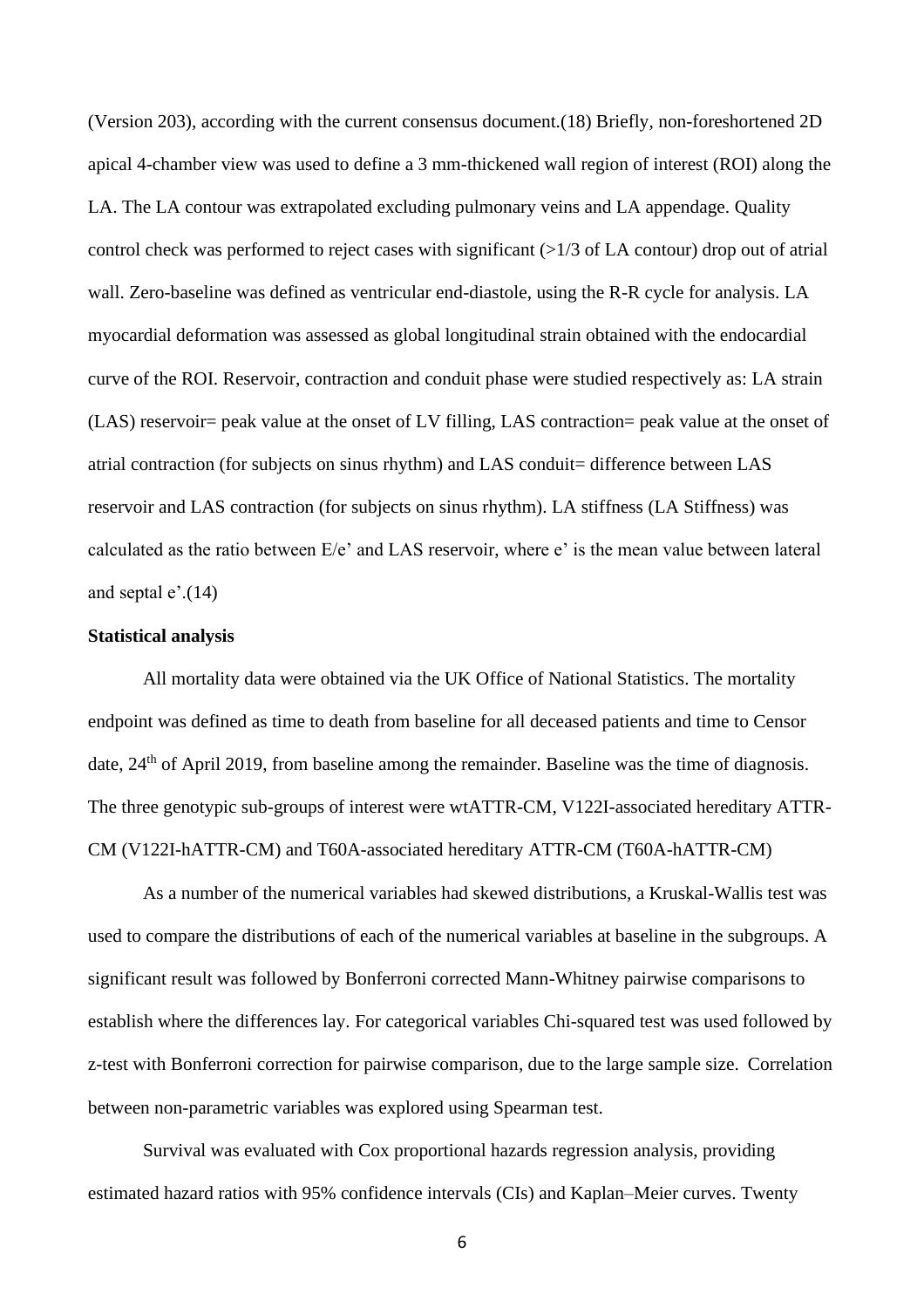echocardiographic variables were selected based upon clinical relevance and previous report:(10) interventricular septum in diastole (IVSd), relative wall thickness (RWT), stroke volume indexed, LV ejection fraction (EF), LV longitudinal strain (LS), E/e', MCF, MAPSE, significant mitral regurgitation (MR), significant tricuspid regurgitation (TR), right atrium area (RAA) index, TAPSE, TAPSE/PASP, LA diameter, LA area, LA area indexed, LAS reservoir, LAS conduit, LAS contraction, and ln LA Stiffness. The proportional hazards assumption was checked and confirmed. The echocardiographic variables were first explored with univariate Cox regression analysis. The variables that were statistically significant predictors of outcome on simple Cox regression analysis were entered into a multivariable Cox proportional hazards analysis to determine which covariates were independent predictors of mortality. Because LA stiffness was introduced in the model, LAS reservoir and E/e' were not included for the collinearity between variables. The model was also adjusted for heart rate, cardiac rhythms, genotypes and time of diagnosis (the variable was categorized as before or after the 15 February 2015, which was the median date of diagnosis). Possible collinearity among candidate predictors was assessed using variance inflation factors with threshold equal to 5.

After verifying the required statistical assumptions, a linear regression for LA reservoir function was assessed with diastolic variables, to understand the interplay between LA mechanics and LV diastolic function.

All data were analysed using Stata software (StataCorp.2017. Stata Statistical Software:Release 15. College Station, TX:StataCorp LLC). A significance level of 0.05 was used for all hypothesis tests unless otherwise stated.

#### **RESULTS**

#### **Characteristics of the overall cohort**

The echocardiograms of 1240 patients with ATTR-CM were retrospectively analysed by speckle tracking analysis of LA strain. Nine-hundred and six patients had LA strain analysis in line with current consensus guidelines.(18) In 334(26.9%) patients, LA strain analysis was not feasible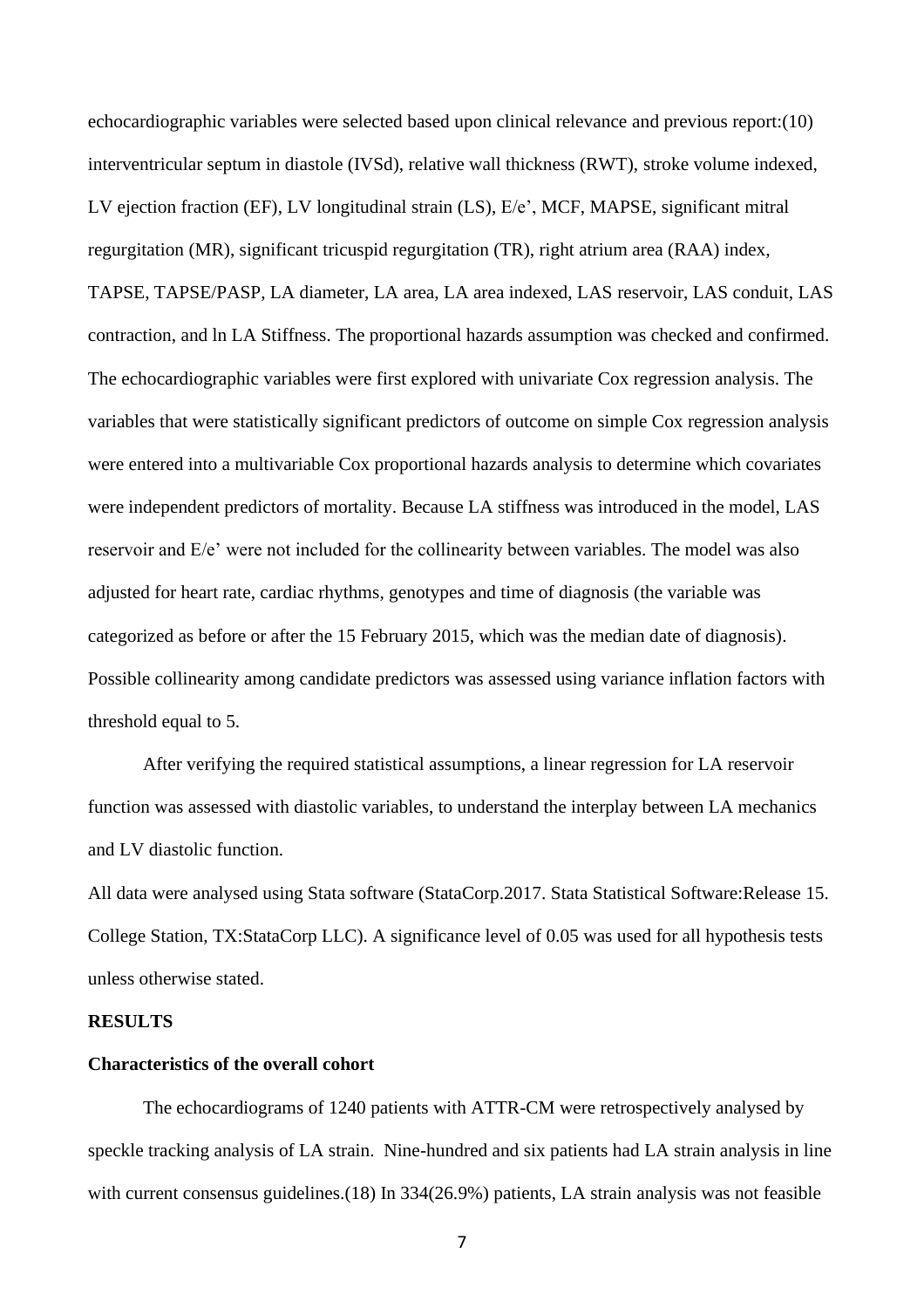due to inadequate acoustic windows, excessive breathing-related cardiac motion, LA foreshortening or significant atrial wall drop out. The final cohort (Table 1 and 2) comprised 906 patients, 551(62.3%) with wtATTR-CM [age 77(SD 7), male 95.3%)], 241(26.6%) with V122I-associated hATTR-CM [age 76(7), male 70.1%], 93(10.3%) with T60A-associated hATTR-CM [age 66(SD 7),male 65.5%], 21(2.3%) with non-V122I, non-T60A-associated hATTR-CM (age 62(SD 12),male 81%). The patients with non-V122I, non-T60A-associated hATTR-CM had the following mutations: G47V,V30M,S77Y,I73V,A120S,D39V,E89K,H90D**,**I107V,F33I,V20I.

#### **Histological findings**

The 5 patients with ATTR-CM whose explanted hearts underwent histologic study were males, average age 61(range 51-88): 3 had wtATTR, 2 hATTR (V122I, E89Q). Figure 1 summarises the major histologic findings. There was extensive ATTR amyloid deposition within the myocardial interstitium and subendocardium in all samples. Proteomic analysis confirmed the amyloid deposits to be ATTR type and also identified ANP in 3 out of 5 patients, although with low Mascot score. Amyloid deposits were severe and diffusely distributed in 3 cases and moderate and scattered in multifocal areas in 2 cases. In all specimens, the myocardial interstitial deposits were peri-myocite and for the most part aggregated in nodules replacing normal tissue; in the subendocardium there were nodular deposits within fibrous tissue. Amyloid vascular deposits were also seen in all samples, both in small intramural vessels and in subepicardial arteries and veins, with a focal distribution in 4 cases and multifocal in 1. In addition, phenotypic modulation and vascular remodelling in arteries of all samples were found as confirmed by high level of NKX2-5 expression in intimal and medial layers. NKX2-5 expression is not present in healthy adult vessels, as expression of NKX2-5 is associated with phenotypic modulation of vascular smooth muscle cells and endothelial cells of vessels undergoing vascular remodelling in pathology. Mild to moderate subendocardial fibrosis was present in all samples; myocardial interstitial fibrosis was absent.

Widespread ATTR amyloid deposition was associated with histologic myocardial remodelling in all samples, including myocyte morphologic changes such as attenuation/atrophy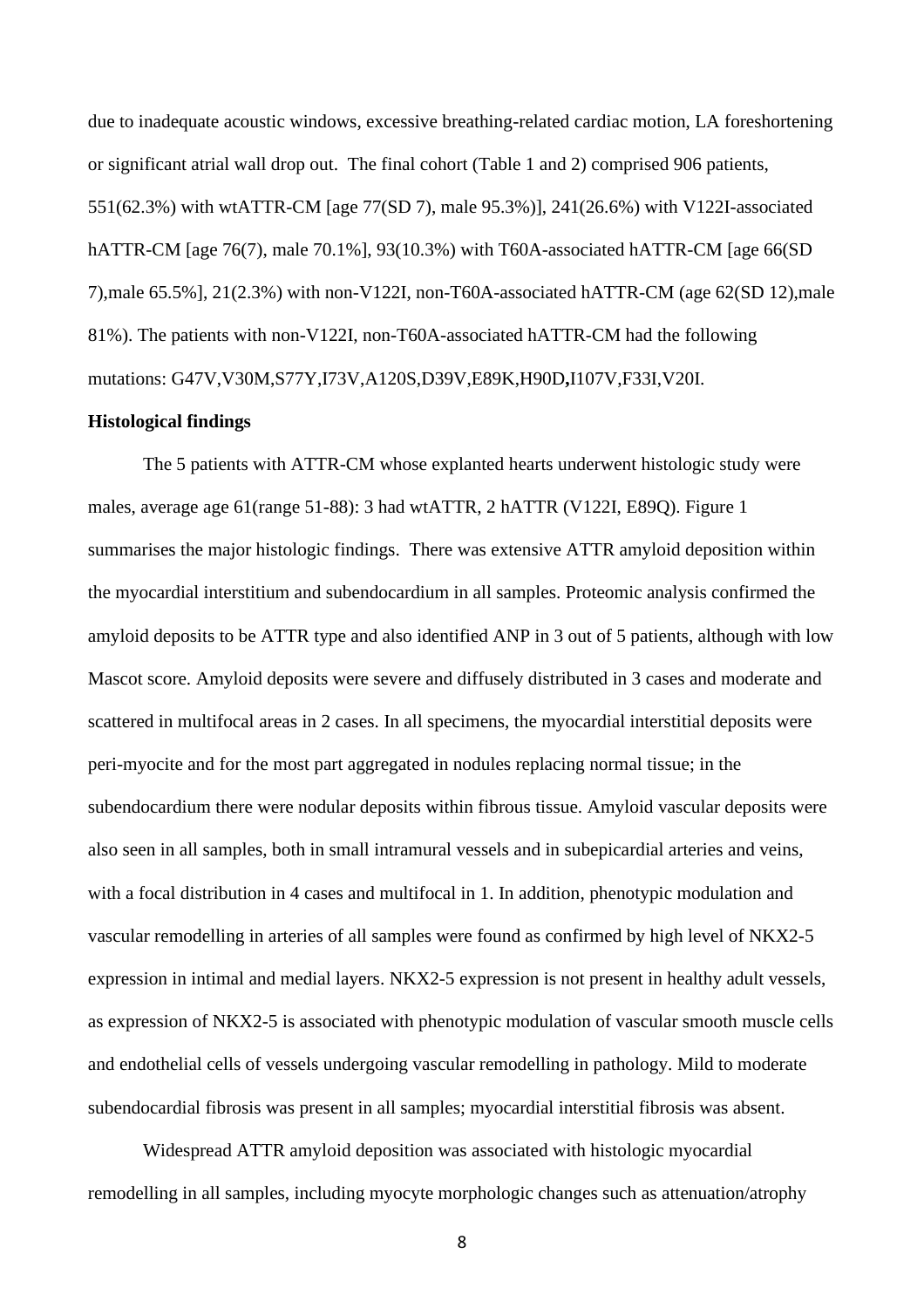and thinning, which was distributed diffusely in 3 specimens and was multifocal in 2. Focal/multifocal areas with reactive hypertrophied or vacuolated myocytes were also noted. Acute myocyte injury was absent in all samples.

CD31 and von Willebrand factor VIII immunostaining revealed decreased capillary network in all samples, with diffuse distribution in 3 specimens, multifocal in 1 and focal in 1. There were no significant inflammatory infiltrates, with only two samples showing mild inflammation comprising interstitial macrophages and few lymphocytes.

#### **Strain derived LA structure and function.**

LA stiffness was significantly increased in patients with cardiac amyloidosis [LA stiffness (median( $25<sup>th</sup> - 75<sup>th</sup>$  quartile),1.83(1.15-2.92)] compared to normal reference range [mean(SD),  $0.21 \pm 0.1$ ](19) and this was confirmed across the three predominant genotypes [WtATTR-CM] (median(25<sup>th</sup>-75<sup>th</sup> quartile) 1.72(1.10-2.83), T60A-ATTR-CM 1.67(0.87-2.70) and V122I-ATTR-CM 2.12(1.34-3.29) Kruskal-Wallis,p=0.001, WtATTR-CM vs V122I-ATTR-CM,p=0.003, T60A-ATTR-CM vs V122I-ATTR-CM,p=0.024, other comparison not significant]. The amyloidosis phenotype was also characterized by significant reduction of the three atrial functional components [LAS reservoir (median( $25<sup>th</sup> - 75<sup>th</sup>$  quartile) 8.86(5.94-12.97), LAS conduit 6.5(4.53-9.28) and LAS contraction 4.0(2.29-6.56)], with significant differences across the three main genotypes. The most impaired overall functional pattern was present in patients with V122I genotype (Table 3). There was a weak correlation between the lnLA stiffness and atrial dilatation (LA indexed area) (Spearman  $r^2$ =0.036,p<0.001). Increased LA stiffness was associated with a progressive reduction in the reservoir, conduit and contraction function (Figure 2). Linear regression for LAS reservoir showed very low r for all LV diastolic variables (Supplemental Table 2).

Among the 906 patients, 564(62.2%) patients were in sinus rhythm (SR group) and 342 patients (37.8%) were not (Non-SR group) comprising 313(91.5%) in atrial fibrillation (AF) and 29(8.5%) in atrial flutter or tachycardia.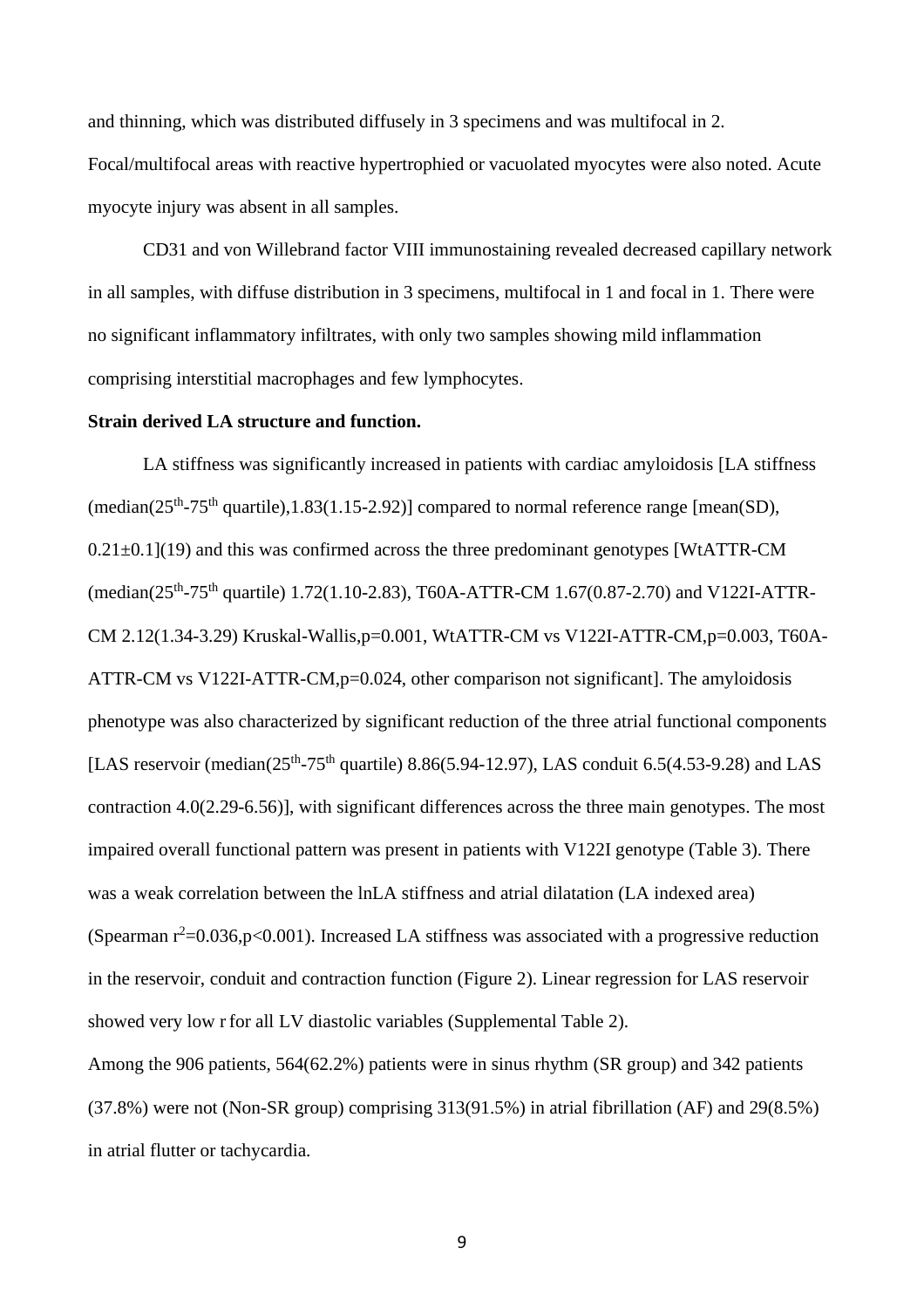Of the patients in SR, 439(77.8%) patients had evidence of atrial contraction on LA strain analysis (SR with LA mechanical contraction group–LAMC group) and 125(22.2%) patients did not show evidence of atrial contraction (SR without LAMC group)(Figure 3). These groups were defined based only on the presence or absence of atrial contraction on LA strain analysis. Patients in the SR without LAMC group did not show evidence of A wave or the A wave was very low (<20 cm/s) on trans-mitral Doppler analysis. The clinical phenotypes (as identified by NAC staging system, NTproBNP, troponin, eGFR and 6MWT) of SR without LAMC and Non-SR patients were similar and significantly worse than patients in SR with LAMC (Table 1). SR without LAMC patients had more severe systolic dysfunction compared to patients in SR with LAMC. LA indexed area of SR with LAMC patients was significantly reduced only when compared to Non-SR group (Table 2). By contrast, LAS reservoir and LA stiffness were significantly and similarly impaired in SR without LAMC and Non-SR patients.

Fifty-seven percent of Non-SR patients were on anticoagulants, whilst both SR sub-groups showed a similar prevalence around 26-27%.

#### **Strain derived LA structure, function and prognosis**

At follow up (mean 35(SD22) months) 370 (40.8%) of 906 patients had died. Median patient survival from diagnosis by Kaplan-Meier analysis was 55 months in the overall group of SR patients, 58 and 44 in SR with LAMC and SR without LAMC, respectively, and 51 months in Non-SR patients (Figure 4).

Twenty-one echocardiographic variables, heart rate, rhythm, genotype and the time of diagnosis were explored in the univariate Cox regression analysis (Supplemental Table 1). Ten echocardiographic variables and heart rate, cardiac rhythm, genotype and the time of diagnosis were entered into a multivariable Cox proportional hazard analysis (Table 4). In order to avoid collinearity and in light of a non-significant role in previous multivariate models,  $(10)$  E/e' was not entered into the multivariate model. For all variables the variance inflation factor was <2. The final model, combining IVSd, RWT, SVindex, LVLS, RAA index, significant MR, significant TR,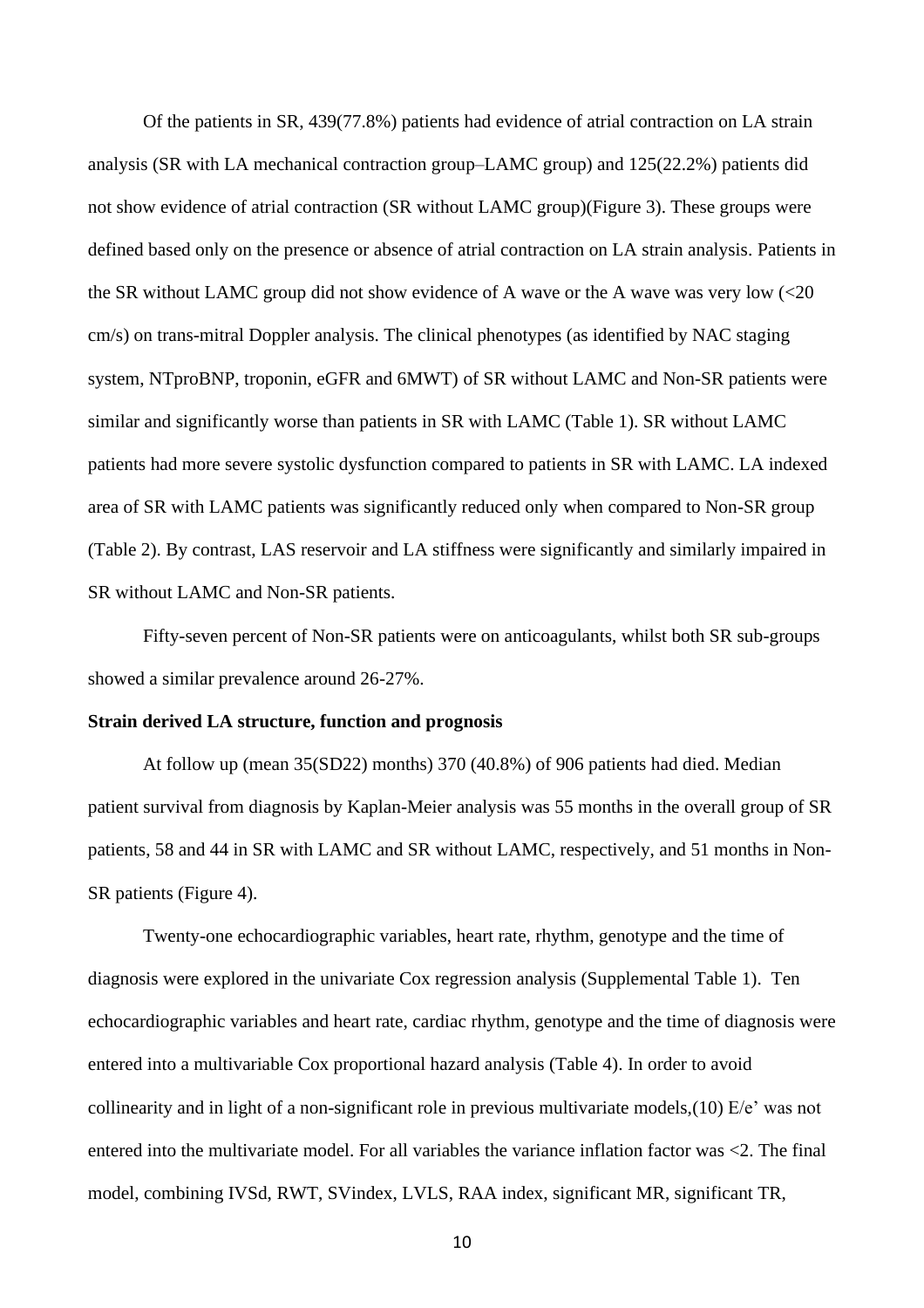TAPSE/PASP, LAA index, ln LA stiffness, heart rate, SR versus Non-SR and the time of diagnosis revealed that ln LA stiffness (HR 1.23; 95%CI 1.03 -1.49 p=0.029) remained independently associated with patient survival together with RAA index (HR:1.05;95%,CI 1.01-1.10 p=0.033), LVLS (HR:1.07;95%CI 1.03-1.12,p=0.002), significant MR (HR:1.35;95%CI, 1.03- 1.77,p=0.032), genotypes (V122I-ATTR-CM vs WtATTR-CM: HR 1.49 95% CI 1.12-1.97 p=0.006) and the period of diagnosis (Before vs after 09 February 2015 HR:1.52;95%CI 1.13-2.06,p=0.006).

#### **DISCUSSION**

This is the first study to provide a systematic assessment of LA function and structure in patients with Cardiac ATTR amyloidosis. The disease is characterized on histology by extensive amyloid infiltration in the atria causing loss of normal architecture, remodelling of the vessels, capillary disruption and upregulation of the collagen at the level of the subendocardium. Atrial infiltration by ATTR amyloid translates in significantly increased atrial stiffness, which is independently associated with reduced outcome after adjusting for all known prognostic variables (Central Figure).

Abnormal stiffness of the LA myocardium is associated with reduction in the reservoir and contractile function of the atrium, with a remarkable fifth of patients showing an absence of contraction whilst remaining in sinus rhythm on the ECG, i.e. "atrial electro-mechanical dissociation" (AEMD). The prognosis of patients with AEMD was significantly poorer than for patients in sinus rhythm who maintained effective mechanical contraction, and was similar to those with AF.

Cardiac amyloidosis is considered an exemplar of restrictive cardiomyopathy, with ventricular diastolic dysfunction having the central role in disease pathophysiology and evolution. It has been thought that increasing LV infiltration by amyloid underlies progressive worsening of diastolic function, predominantly causing abnormal relaxation in the early stage leading to a shift of diastolic filling during late diastole.(20) As amyloid accumulates, LA pressure increases producing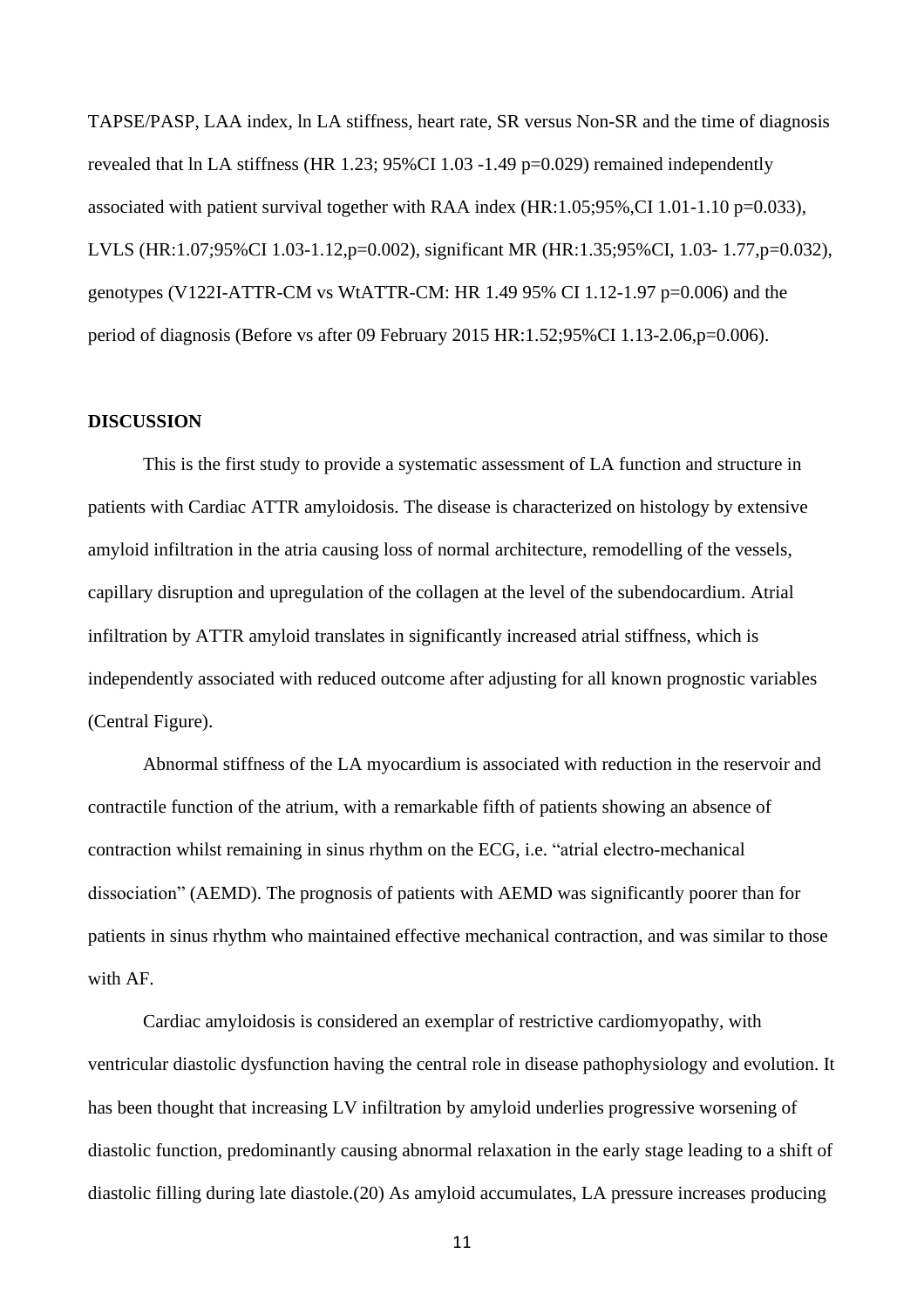a pseudonormal pattern on the Doppler tracing. In more advanced disease, the increase in LV myocardial stiffness causes restriction to filling with a greater rise of ventricular pressure for a small change in volume, reflected in a characteristic elevation of the E/A ratio above 2. This pattern has been traditionally thought to reflect the restrictive ventricular physiology, i.e. rapid filling of a very stiff LV. However, an elevated E/A ratio, could also reflect a decrease of atrial contractile properties,(21) resulting from a primary LA systolic failure caused by the increased stiffness produced directly by atrial amyloid infiltration. Although it may be difficult to determine whether a diminutive transmitral A-wave is a function of the true atrial dysfunction or of a restrictive LV pathophysiology, it is likely that there is at least a component of primary atrial dysfunction. This hypothesis is supported by the results from our study, in which we report extensive amyloid infiltration of TTR type in the atrial walls of 5 explanted hearts obtained from patients with ATTR-CM. In the atrial samples, TTR amyloid deposition was associated with disruption of the normal tissue architecture, abnormalities of myocyte morphology including attenuation/atrophy, thinning and fragmentation, vascular amyloid deposits with vessel remodelling and a decrease in the capillary network. Importantly, proteomic analysis, as well as immunohistochemistry, confirmed that amyloid was of TTR type and not ANP amyloid. These results substantiate a primary contribution of interstitial and subendocardial TTR amyloid deposits to the structural changes within the atrial wall, supporting the hypothesis of primary atrial failure associated with TTR amyloid deposition rather than a phenomenon which is predominantly secondary to LV systolic and diastolic dysfunction. This hypothesis is also supported by the results of the linear regression for LA reservoir function (Supplemental Table 2), which showed a very low ability of LV diastolic variables in the prediction of the LA mechanics.

For decades, few studies have focused on the role of atrial chambers in the pathophysiology of cardiac amyloidosis, with the vast majority of studies focusing on the degree and consequences of amyloid infiltration within the ventricles.(22) Our findings suggest that atrial amyloid infiltration with associated increase in LA stiffness is an important component of overall cardiac performance,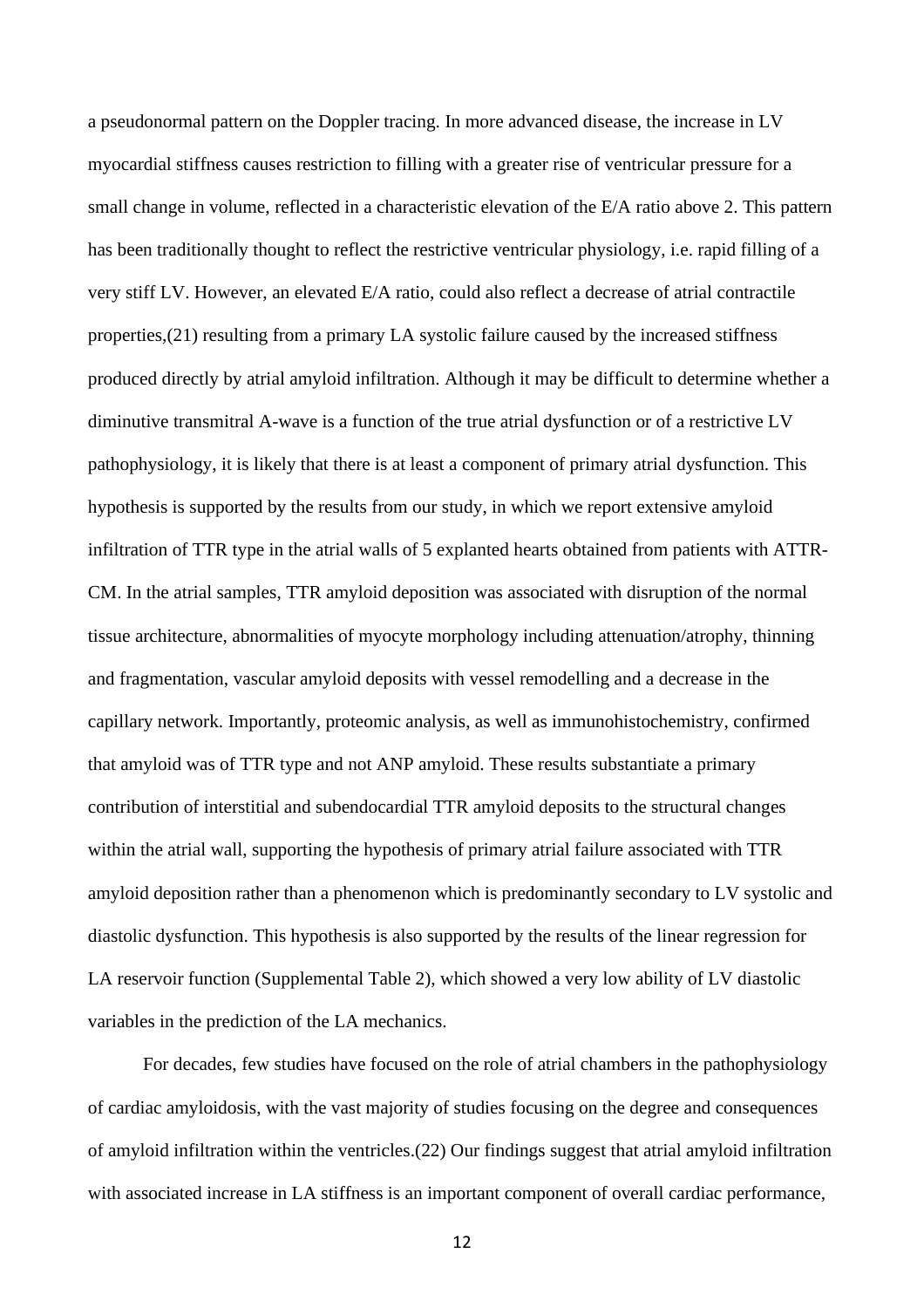being independently associated with prognosis after adjusting for all known independent predictors, including all the deformation and non-deformation based ventricular structural and functional parameters. Of note atrial stiffness was an independent predictor of prognosis, whilst atrial dilatation was not in the multivariable analysis. This finding mirrors the accepted pathophysiological model associated with ventricular amyloid infiltration, in which progressive extracellular amyloid infiltration increases myocardial stiffness and results in concentric remodelling with small non-compliant chambers. Remarkably, this specific LA remodelling differs from the typical changes observed in HF with reduced EF or severe MR, where the LA dilatation is the predominant characteristic followed by reservoir disfunction and stiffness increase. In ATTR-CM the increased stiffness and the consequent loss of distensibility prevent atrial dilatation, making the atrial dysfunction a better marker of atrial infiltration compared to atrial dimensions.

Increased LA stiffness is associated with a deterioration in the three atrial phasic function components, i.e. progressive decline in the LA reservoir, conduit and contraction phase (Figure 3). During ventricular systole, the atrial chamber acts as a non-distensible reservoir, increasing LA pressures and reducing the energy stored in the walls. The latter affects the conduit phase leading to a lower energy restitution to the blood flow during the ventricular diastole. LA infiltration affects the active phase in late ventricular diastole when the atrial contraction can be reduced or, in more severe cases, absent. Remarkably, about one fifth of patients in SR showed no evidence of atrial mechanical contraction on strain analysis, despite the presence of p wave on the 12-lead ECG, a form of AEMD. The concept of AEMD has already been reported in cardiac amyloidosis (23)(24), however this is the first systematic assessment in a large population of patients with ATTR amyloidosis. Patients in SR with and without atrial mechanical contraction showed distinct phenotypes, with patients in SR and no mechanical contraction having a significantly worse clinical and echocardiographic phenotype compared to patients in SR whose atrial mechanical contraction was preserved. But the importance of AEMD goes beyond echocardiographic curiosity. Patients in SR with no atrial contraction have a significantly worse prognosis compared to patients in SR with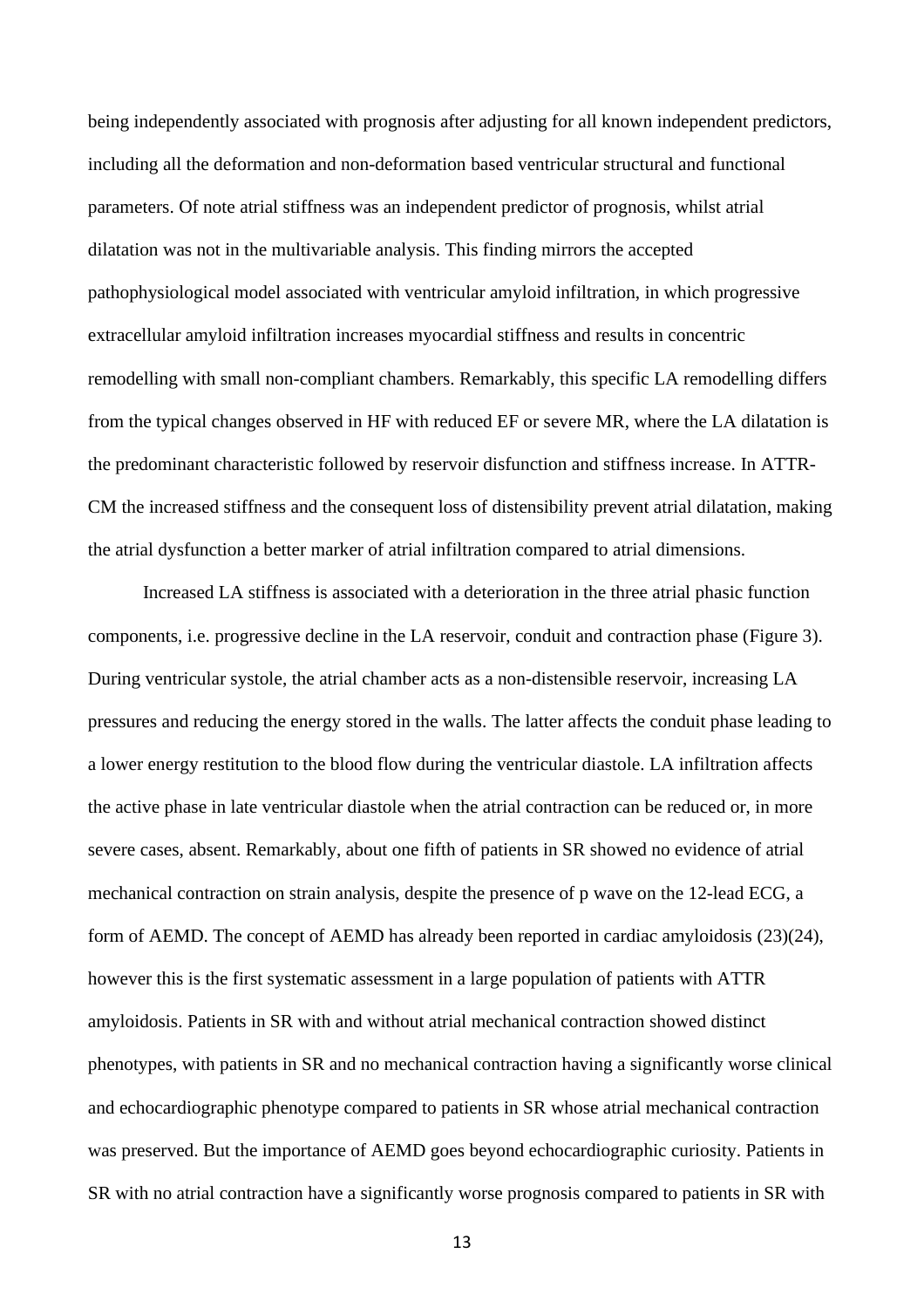mechanical contraction, likely reflecting differences in the haemodynamic contribution of LA contraction to the overall cardiac performance, to a degree comparable with patients in AF. Finally, as is the case in AF, impaired atrial contraction in SR is associated with increased risk of thromboembolisation, (25) (26) and prophylactic anticoagulation may therefore be warranted in patients with ATTR amyloidosis in whom atrial mechanical failure is documented by atrial strain analysis.

#### **Limitations**

Atrial strain was analysed retrospectively, with 26.9% of cases resulting unsuitable for the analysis. However, this is the largest cohort explored so far using this technique, providing important insight on the clinical relevance of atrial strain measurement in cardiac ATTR amyloidosis. Strain analysis was performed using a single vendor software (Echo PAC software, GE), and we acknowledge that inter-vendor variability has been reported. We do not present reproducibility in this cohort, however intra- and inter-observer reproducibility for atria strain analysis has already been published.(27) We do not have echo data on the 5 explanted hearts. Data on development of AF or rate of AF ablation procedures, although the latter is likely to be very low, are not available in this population. Further studies focusing on the relationship between atrial dysfunction and occurrence of AF will be needed to explore this point. Finally, the incidence of thromboembolic events during the follow up is not known in this population. This is a very interesting field that will need further studies.

#### **CONCLUSIONS**

In cardiac ATTR amyloidosis, extensive amyloid deposits accumulate not only in the ventricles but also within the LA, associated with loss of normal tissue architecture, and vessel remodelling. LA stiffness emerged in this study as a new independent prognostic marker, associated with reduction of reservoir, conduit and contraction functions. The use of myocardial deformation analysis allowed the identification of AEMD, a distinct clinical phenotype associated with a poor prognosis, and one meriting consideration of anticoagulation.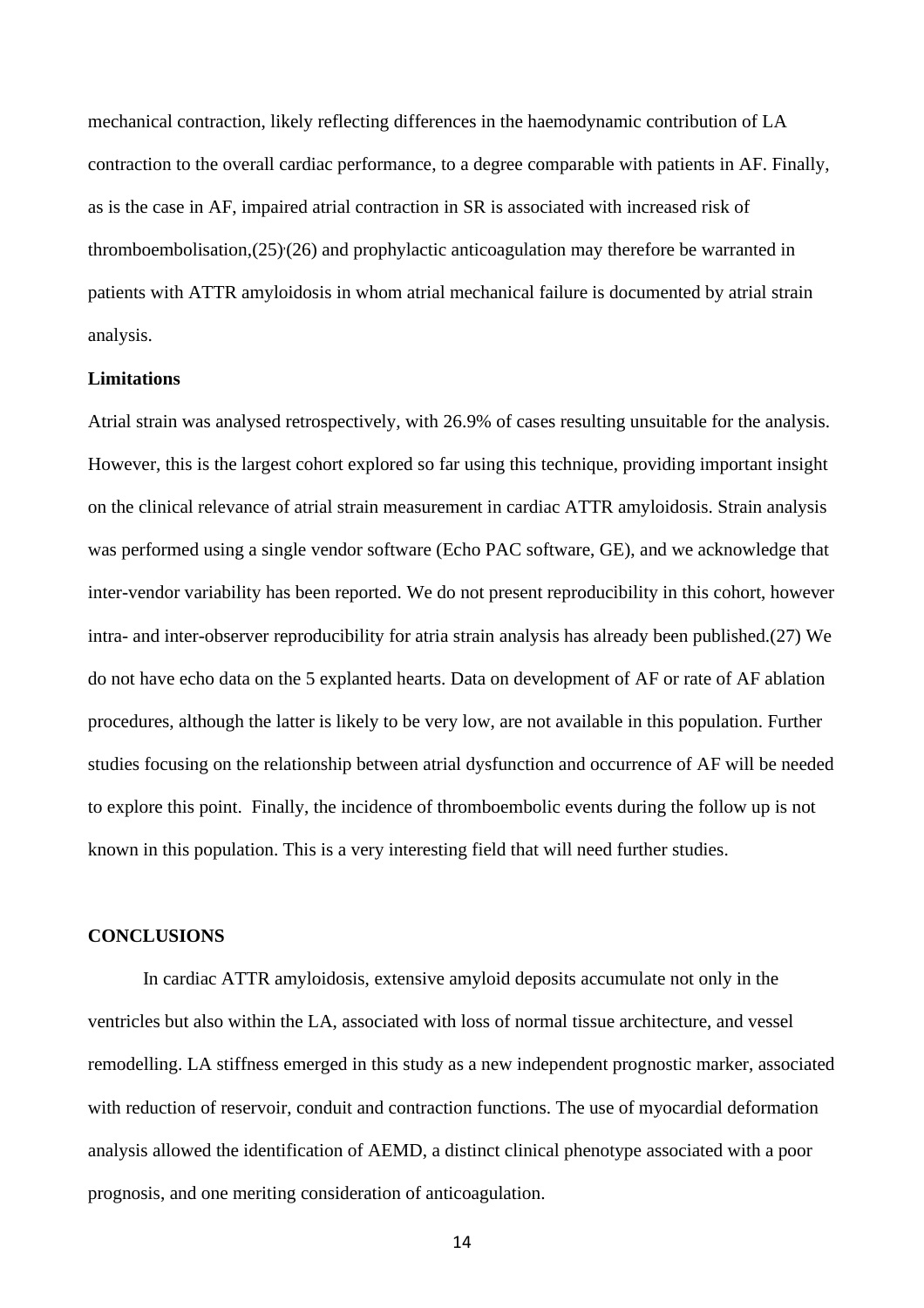#### **PERSPECTIVES**

Competency in Medical Knowledge: The LA involvement in ATTR-CM is not limited to chamber dilatation but implies the loss of physiological function (reservoir, conduit and contraction) related to increased stiffness chamber.

Competency in Patient Care: The LA strain, as assessed by echocardiography, is a reliable method to quantify the contractile function. This approach, matched with ECG rhythm analysis, helps in identifying patients with electro-mechanical dissociation (loss of contraction despite P wave at ECG) at increased risk of death.

Translational Outlook: The LA infiltration occurring in ATTR-CM impacts on the wall structure, physical properties (i.e. stiffness) and phasic functions of the chamber. The stages of atrial remodelling are associated with the risk of death. Further studies are needed to explore the expected link with heart failure and thromboembolic events, typically affecting ATTR-CM, and to expand the indications for thromboembolic prophylactic therapy.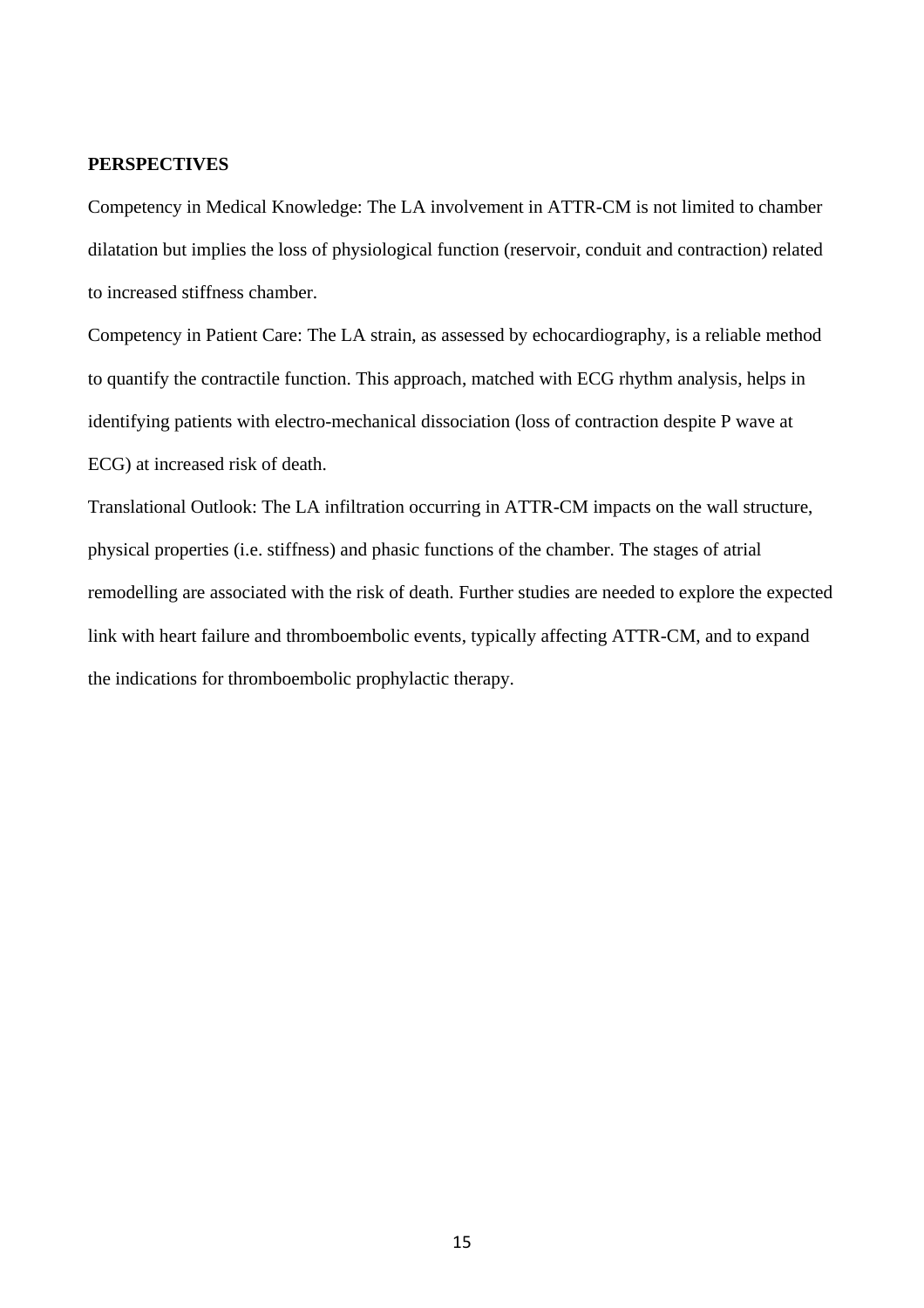#### **REFERENCES**

1. Maceira AM, Joshi J, Prasad SK, et al. Cardiovascular magnetic resonance in cardiac amyloidosis. Circulation 2005;111:186–193.

2. Fontana M, Banypersad SM, Treibel TA, et al. Native T1 mapping in transthyretin amyloidosis. JACC Cardiovasc. Imaging 2014;7:157–165.

3. Rapezzi C, Quarta CC, Guidalotti PL, et al. Role of 99mTc-DPD scintigraphy in diagnosis and prognosis of hereditary transthyretin-related cardiac amyloidosis. JACC Cardiovasc. Imaging 2011;4:659–670.

4. Maurer MS, Bokhari S, Damy T, et al. Expert Consensus Recommendations for the Suspicion and Diagnosis of Transthyretin Cardiac Amyloidosis. Circ. Hear. Fail. 2019;12.

5. Gillmore JD, Maurer MS, Falk RH, et al. Nonbiopsy diagnosis of cardiac transthyretin amyloidosis. Circulation 2016;133:2404–2412.

6. Lane T, Fontana M, Martinez-Naharro A, et al. Natural History, Quality of Life, and Outcome in Cardiac Transthyretin Amyloidosis. Circulation 2019;140:16–26.

7. Chacko L, Martone R, Cappelli F, Fontana M. Cardiac Amyloidosis: Updates in Imaging. Curr. Cardiol. Rep. 2019;21.

8. Fontana M, Pica S, Reant P, et al. Prognostic Value of Late Gadolinium Enhancement Cardiovascular Magnetic Resonance in Cardiac Amyloidosis. Circulation 2015;132:1570–1579.

9. Martinez-Naharro A, Treibel TA, Abdel-Gadir A, et al. Magnetic Resonance in Transthyretin Cardiac Amyloidosis. J. Am. Coll. Cardiol. 2017;70:466–477.

10. Chacko L, Martone R, Bandera F, et al. Echocardiographic phenotype and prognosis in transthyretin cardiac amyloidosis. Eur. Heart J. 2020;41:1439–1447.

11. Knight DS, Zumbo G, Barcella W, et al. Cardiac Structural and Functional Consequences of Amyloid Deposition by Cardiac Magnetic Resonance and Echocardiography and Their Prognostic Roles. JACC Cardiovasc. Imaging 2019;12:823–833.

12. Bisbal F, Baranchuk A, Braunwald E, Bayés de Luna A, Bayés-Genís A. Atrial Failure as a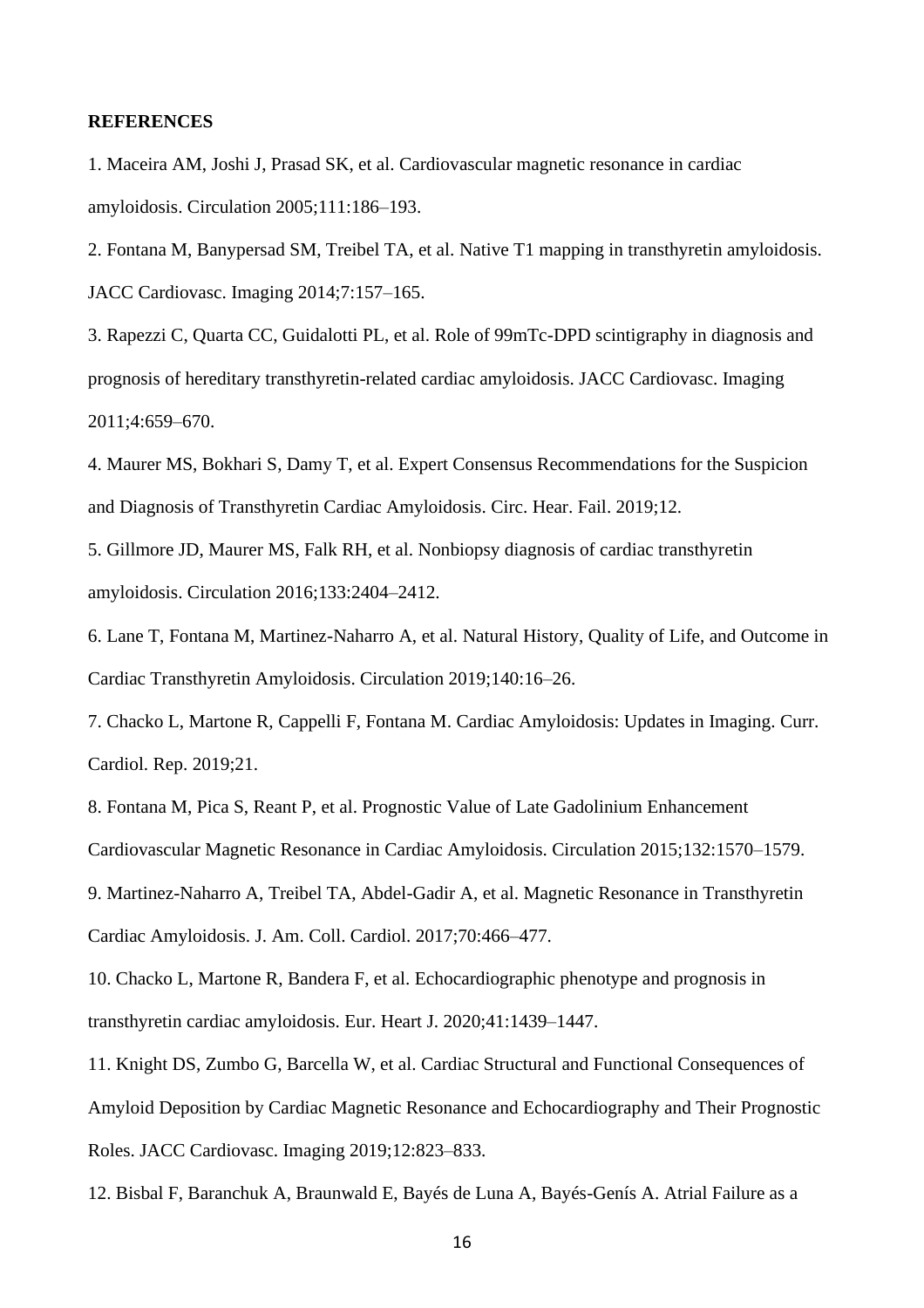Clinical Entity: JACC Review Topic of the Week. J. Am. Coll. Cardiol. 2020;75:222–232.

13. Thomas L, Marwick TH, Popescu BA, Donal E, Badano LP. Left Atrial Structure and Function, and Left Ventricular Diastolic Dysfunction: JACC State-of-the-Art Review. J. Am. Coll. Cardiol. 2019;73:1961–1977.

14. Kurt M, Wang J, Torre-Amione G, Nagueh SF. Left atrial function in diastolic heart failure. Circ. Cardiovasc. Imaging 2009;2:10–15.

15. Aquaro GD, Morini S, Grigoratos C, et al. Electromechanical dissociation of left atrium in patients with Cardiac Amyloidosis by Magnetic Resonance: Prognostic and clinical correlates. IJC Hear. Vasc. 2020;31.

16. Nochioka K, Quarta CC, Claggett B, et al. Left atrial structure and function in cardiac amyloidosis. Eur. Heart J. Cardiovasc. Imaging 2017;18:1128–1137.

17. Mohty D, Boulogne C, Magne J, et al. Prognostic value of left atrial function in systemic lightchain amyloidosis: A cardiac magnetic resonance study. Eur. Heart J. Cardiovasc. Imaging 2016;17:961–969.

18. Badano LP, Kolias TJ, Muraru D, et al. Standardization of left atrial, right ventricular, and right atrial deformation imaging using two-dimensional speckle tracking echocardiography: A consensus document of the EACVI/ASE/Industry Task Force to standardize deformation imaging. Eur. Heart J. Cardiovasc. Imaging 2018;19:591–600.

19. Sugimoto T, Robinet S, Dulgheru R, et al. Echocardiographic reference ranges for normal left atrial function parameters: Results from the EACVI NORRE study. Eur. Heart J. Cardiovasc. Imaging 2018;19:630–638.

20. Klein AL, Hatle LK, Taliercio CP, et al. Prognostic significance of Doppler measures of diastolic function in cardiac amyloidosis. A Doppler echocardiography study. Circulation 1991;83:808–816.

21. Plehn JF, Southworth J, Cornwell GGI. Atrial systolic failure in primary amyloidosis. 1992;327:1570–1572.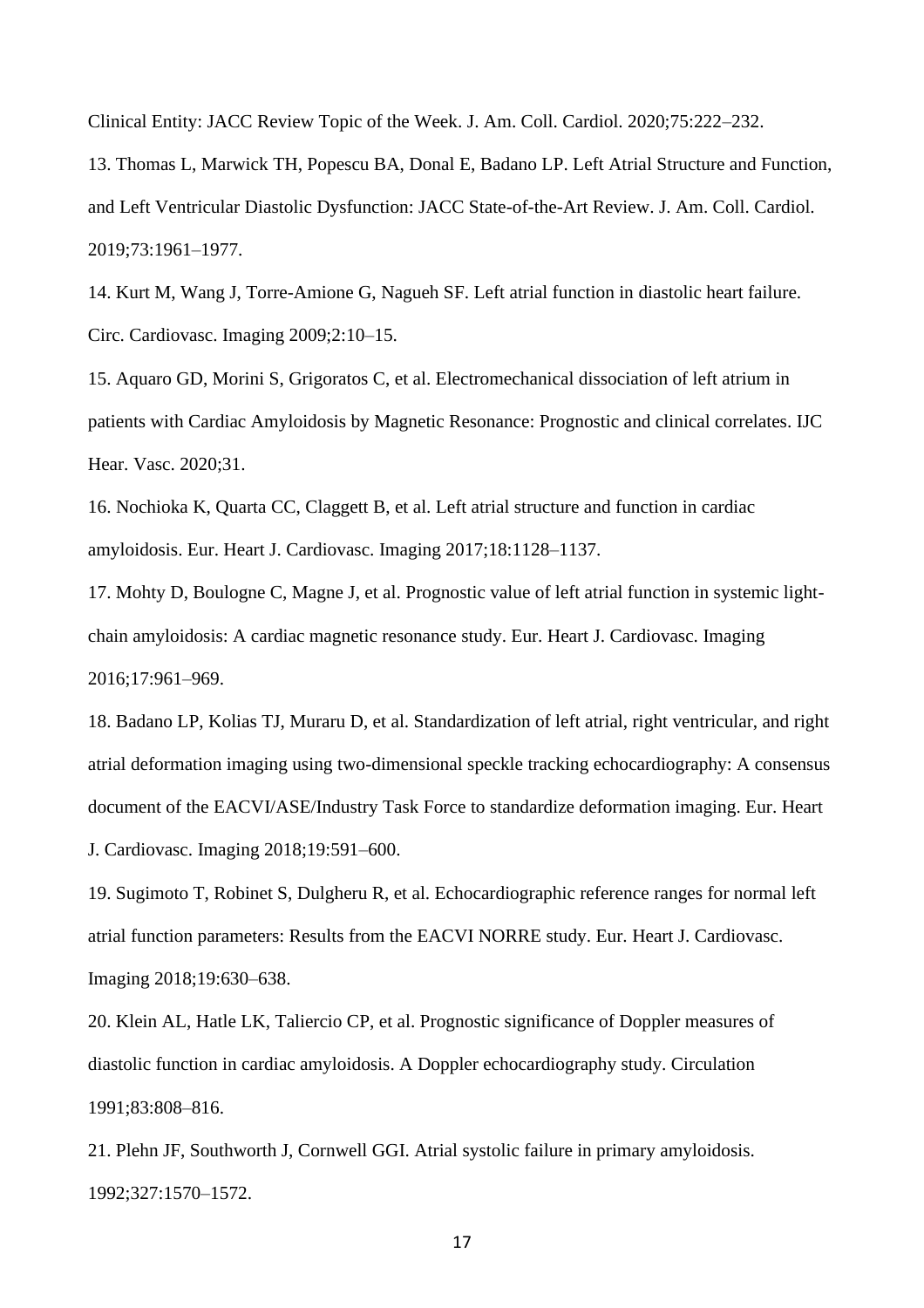22. Martinez-Naharro A, Baksi AJ, Hawkins PN, Fontana M. Diagnostic imaging of cardiac amyloidosis. Nat. Rev. Cardiol. 2020:1–14.

23. Dubrey S, Pollak A, Skinner M, Falk RH. Atrial thrombi occurring during sinus rhythm in cardiac amyloidosis: Evidence for atrial electromechanical dissociation. Heart 1995;74:541–544. 24. Stables RH, Ormerod OJ. Atrial thrombi occurring during sinus rhythm in cardiac amyloidosis: evidence for atrial electromechanical dissociation. Heart 1996;75:426.

25. Leung M, van Rosendael PJ, Abou R, et al. Left atrial function to identify patients with atrial fibrillation at high risk of stroke: new insights from a large registry. Eur. Heart J. 2017;39:1416– 1425.

26. Martinez-Naharro A, Gonzalez-Lopez E, Corovic A, et al. High Prevalence of Intracardiac Thrombi in Cardiac Amyloidosis. J. Am. Coll. Cardiol. 2019;73:1733–1734.

27. Oxborough D, George K, Birch KM. Intraobserver reliability of two-dimensional ultrasound derived strain imaging in the assessment of the left ventricle, right ventricle, and left atrium of healthy human hearts. Echocardiography 2012;29:793–802.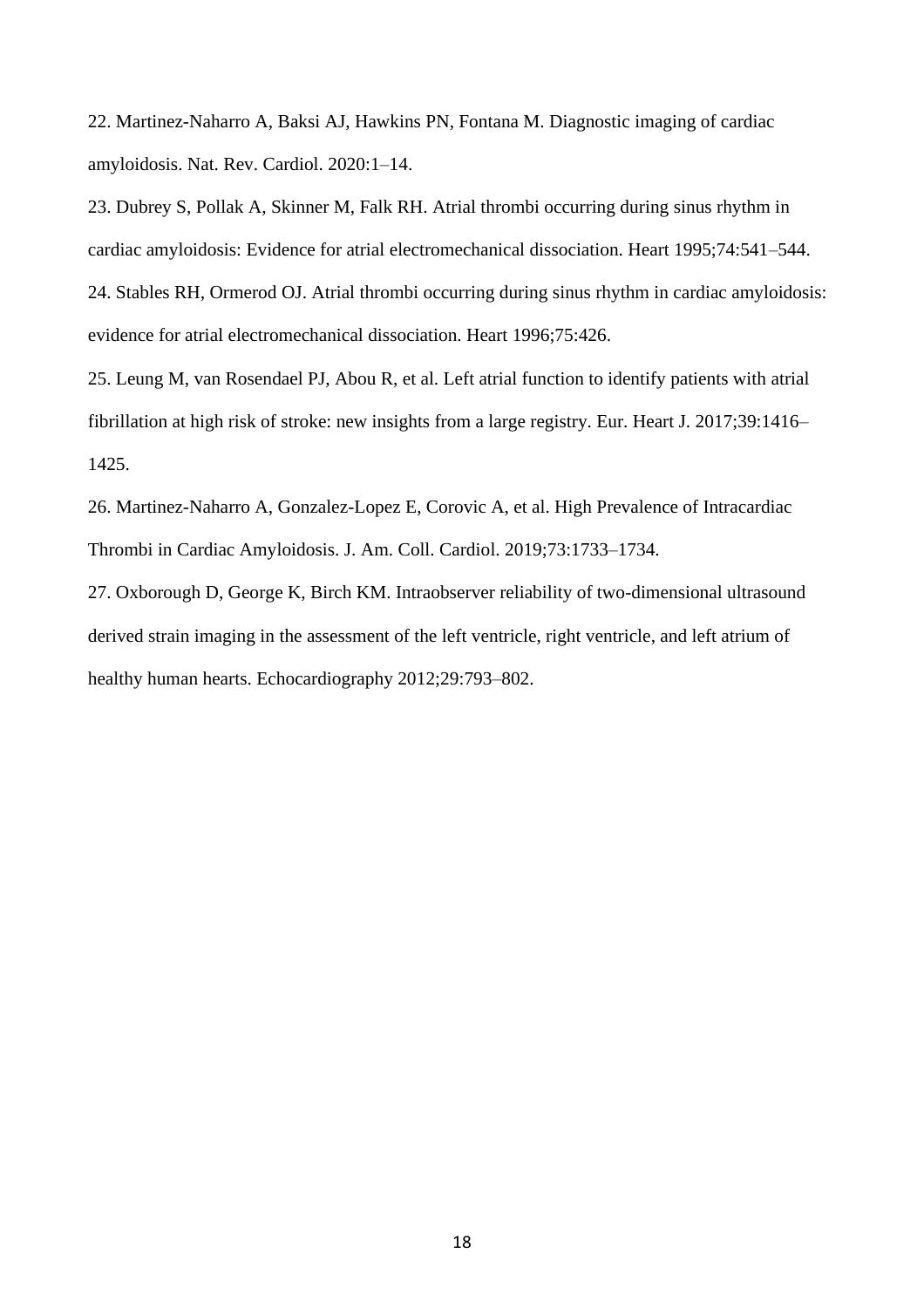## **FIGURES TITLES AND CAPTIONS**

### **Figure 1. Histological findings in post-mortem atria.**

Atrial sample histology from native hearts of a 71-year-old male with V122I associated hATTR-CM(A,E,F), of a 85-year-old-male with wtATTR-CM(B,C,D,H), of a 51-year-old male transplanted for wtATTR-CM(G) and of a 54-year-old male with E89Q associated hATTR-CM(I). A-D: Scanner magnification shows the extensive eosinophilic amyloid deposits distributed throughout subendocardium and myocardial interstitium, in the form of both streaks along myocytes and large accumulations (A:H&E 25x;B:H&E 25x;C:Congo red green birefringence 25x;D:TTR immunohistochemistry,25x).E and F(H&E,100x) highlight nodular amyloid deposits responsible for attenuation/atrophy (black asterisks) or thinning out (red asterisks) of myocytes. G:At high power (H&E,200x) cytoplasmic vacuolization of myocytes are evident. H(Congo red,100x):Green amyloid deposits are present within the wall of a small intramural artery (white arrow). I:CD31 immunostaining shows decreased/absent capillary network within nodular amyloid aggregates (asterisks) (100x).

**Figure 2. LA reservoir, conduit and contraction function in patients with ATTR-CM according to increasing LA stiffness.**

Median with interquartile range are represented; p value refers to adjusted pairwise comparisons. **Figure 3. LA mechanics in in patients with sinus rhythm with left atrial mechanical contraction (SR with LAMC), sinus rhythm without left atrial mechanical contraction (SR without LAMC) and non-sinus rhythm (Non-SR).** 

From top to bottom: apical 4 chamber view showing strain endocardial trace; endocardial longitudinal strain curves with measurements of LA functional components; transmitral PW Doppler; ECG trace.

**Figure 4. Kaplan-Meier curves displaying the prognostic impact of left atrial stiffness (LA stiffness) in patients with ATTR-CM (left panel).**

Kaplan Meier curves displaying the differences in prognosis in patients with sinus rhythm with left atrial mechanical contraction (SR with LAMC), sinus rhythm without left atrial mechanical contraction (SR without LAMC) and non-sinus rhythm (Non-SR).

#### **Central figure**. **Clinical importance of LA infiltration in ATTR-CM.**

Main histological, echocardiographic, mechanical, Doppler, ECG and survival characteristics according with the 3 rhythm phenotypes.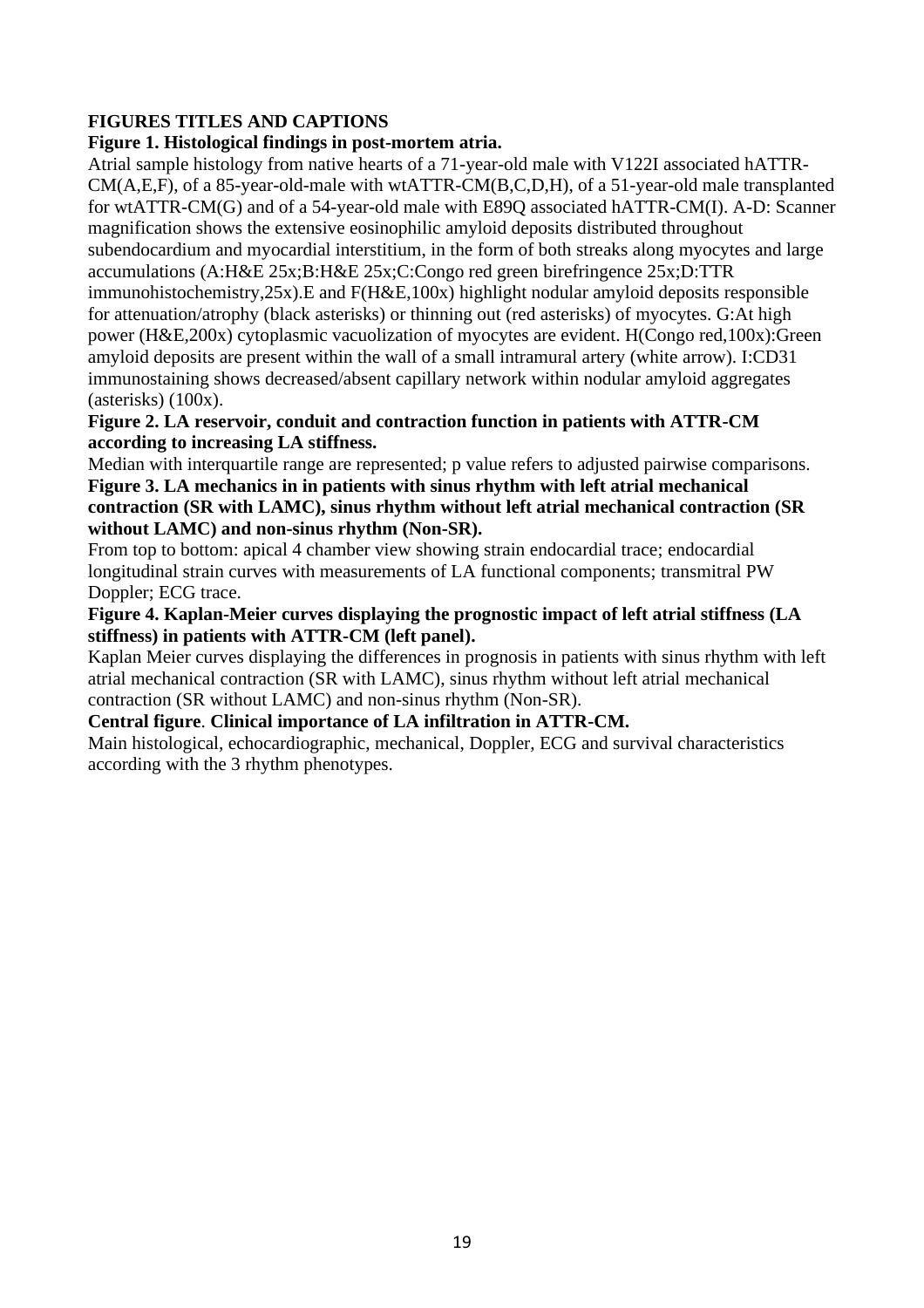# **TABLES**

# **Table 1: Clinical characteristics in the 3 subgroups: SR with LAMC, SR without LAMC and**

## **Non-SR.**

|                                        | <b>SR</b>       | SR without                |                |            |
|----------------------------------------|-----------------|---------------------------|----------------|------------|
| Clinical variables                     | with LAMC       | <b>LAMC</b>               | Non-SR         | p value    |
|                                        | $n=439(48.5%)$  | $n=125(13.8%)$            | $n=342(37.7%)$ |            |
| Age, years                             | 74(8.5)         | 75.3(8.2)                 | 76.9(6.8)      | $<0.001$ § |
| Sex(male)                              | 353(80.4%)      | 104(83.2%)                | 315(92.2%)     | < 0.001    |
| $\overline{\text{BSA}, \text{kg/m}^2}$ | 1.86(0.19)      | 1.86(0.19)                | 1.90(0.17)     | $0.007$ §  |
| Race                                   |                 |                           |                | $0.001$    |
| <b>Black</b>                           | $128(29.1\%)$ § | $41(32.8\%)$ °            | 67(19.7%)      |            |
| Caucasian                              | 283(64.5%)§     | $76(60.8\%)$ °            | 265(77.5%)     |            |
| Other                                  | $19(4.4\%)$ §   | $5(4\%)$ <sup>o</sup>     | $2(0.5\%)$     |            |
| Missing                                | $9(2.0\%)$      | $3(2.4\%)$                | $8(2.3\%)$     |            |
| Genotype                               |                 |                           |                | < 0.001    |
| Wildtype                               | 236(53.7%)§     | $61(48.8\%)$ °            | 254(74.3%)     |            |
| T60A                                   | 59(13.4%)§      | $13(10.4\%)$              | $21(6.1\%)$    |            |
| V122I                                  | 129(29.4%)§     | $48(38.4\%)$ <sup>o</sup> | 64(18.7%)      |            |
| Other variants                         | 15(3.5%)        | $3(2.4\%)$                | $3(0.9\%)$     |            |
| NYHA class                             |                 |                           |                | 0.005      |
| $\mathbf{1}$                           | $51(11.6\%)$ §  | $7(5.6\%)$                | $17(5.0\%)$    |            |
| $\overline{2}$                         | 313(71.3%)      | 92(73.6%)                 | 241(70.5%)     |            |
| $\overline{3}$                         | 74(16.9%)       | 25(20.0%)                 | 80(23.4%)      |            |
| $\overline{4}$                         | $1(0.2\%)$      | $1(0.8\%)$                | $4(1.2\%)$     |            |
| Biomarker stage                        |                 |                           |                | $0.001$    |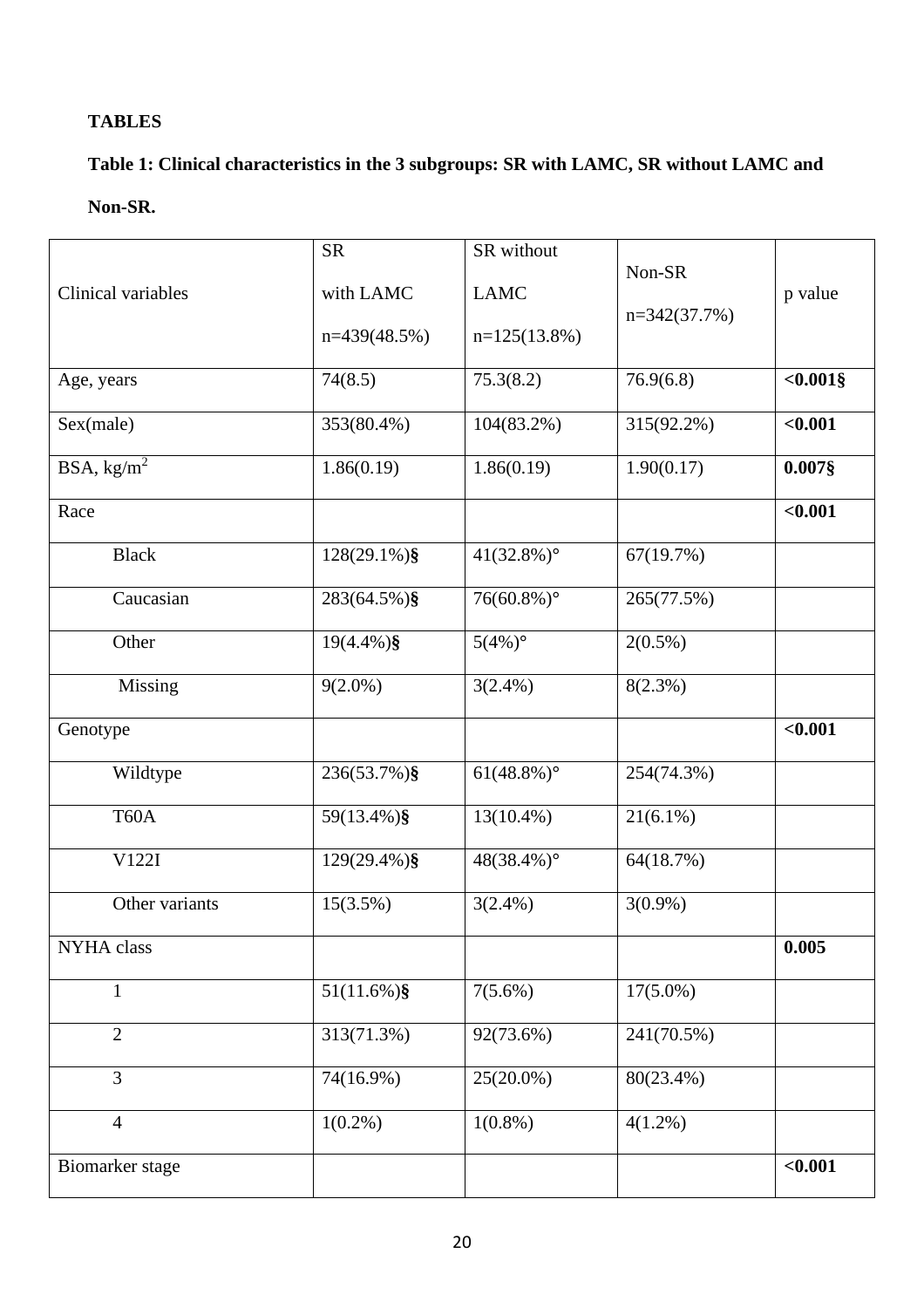| Grade 1                         | 259(59.0%)*§    | 54(43.9%)       | 113(32.8%)      |               |
|---------------------------------|-----------------|-----------------|-----------------|---------------|
| Grade 2                         | $124(28.2\%)$ § | $40(32.5\%)$ °  | 164(47.7%)      |               |
| Grade 3                         | $51(11.6\%)$ *§ | 29(23.6%)       | $64(18.6\%)$    |               |
| Missing data                    | $5(1.2\%)$      | $0(0\%)$        | $3(0.9\%)$      |               |
| Heart Rate, bpm                 | 70(12)          | 75(15)          | 75(15)          | $<0.001*$ §   |
| Systolic Blood Pressure, mmHg   | 127(19)         | 125(18)         | 121(17)         | $<0.001$ §    |
| Diastolic Blood Pressure, mmHg  | 74(10)          | 74(11)          | 74(11)          | 0.911         |
| NTproBNP, ng/L                  | 2064(1108-3755) | 3696(1937-6484) | 3856(2287-6614) | $<0.001*$ §   |
| Troponin, ng/mL                 | $53(35-81)$     | $71(48-104)$    | $64(42-95)$     | $< 0.001*$ §° |
| GFR, mL/min/1.73 m <sup>2</sup> | $63(50-79)$     | $56(44-67)$     | $56(46-70)$     | $<0.001*$ §   |
| 6MWT, meters                    | 348(138)        | 310(140)        | 309(136)        | $0.010*$ §    |
| 6MWT, % of predicted            | 77(27)          | 71(27)          | 66(26)          | $0.009$ §     |
| Antiplatelet treatment          | 83(19)          | 19(15)          | 24(7)           | $< 0.001°$ §  |
| Anticoagulants                  | 114(26)         | 34(27)          | 196(57)         | $< 0.001°$ §  |
| Warfarin                        | 65(15)          | 16(13)          | 137(40)         | $< 0.001°$ §  |
| <b>DOAC</b>                     | 49(11)          | 18(14)          | 59(17)          | 0.225         |
| <b>ACEIs</b>                    | 154(44)         | 49(46)          | 143(42)         | 0.911         |
| <b>ARBs</b>                     | 63(18)          | 18(17)          | 52(17)          | 0.877         |
| Beta-blockers                   | 167(48)         | 52(49)          | 179(58)         | $0.040$ §     |
| <b>MRA</b>                      | 82(24)          | 24(22)          | 93(30)          | 0.124         |
| Loop diuretics                  | 226(65)         | 79(74)          | 253(81)         | $<0.001$ §    |
| Thiazide diuretics              | 15(4)           | 8(7)            | 22(7)           | 0.245         |

Data are presented as means(SD), median $(25<sup>th</sup>-75<sup>th</sup>$  percentiles) or number(percentage).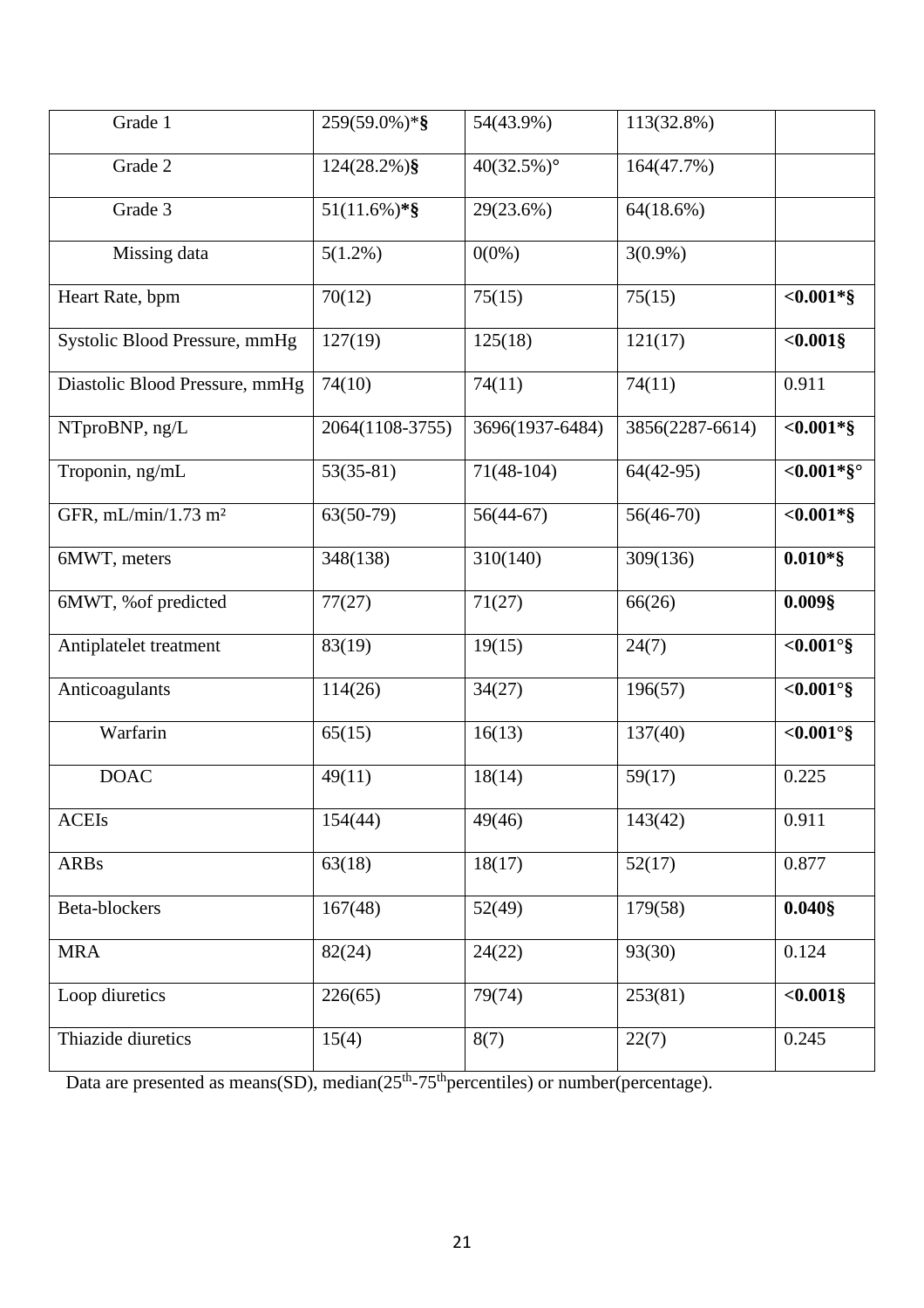P-values refer to comparison above the 3 subgroups. P values for pairwise comparison **\***: p<0.05 for SR with LAMC vs SR without LAMC; **°**: p<0.05 for SR without LAMC vs. Non-SR; **§**: p<0.05 for SR with LAMC vs Non-SR.

BSA is body surface area; NYHA New York heart association; NTproBNP N-terminal prohormone Brain Natriuretic Peptide; GFR glomerular filtration rate; 6MWT six minutes walking test; DOAC direct oral anticoagulants; ACEI Angiotensin-Converting Enzyme Inhibitor; ARB Angiotensin Receptor Blocker; MRA Mineralcorticoid Receptor Antagonist.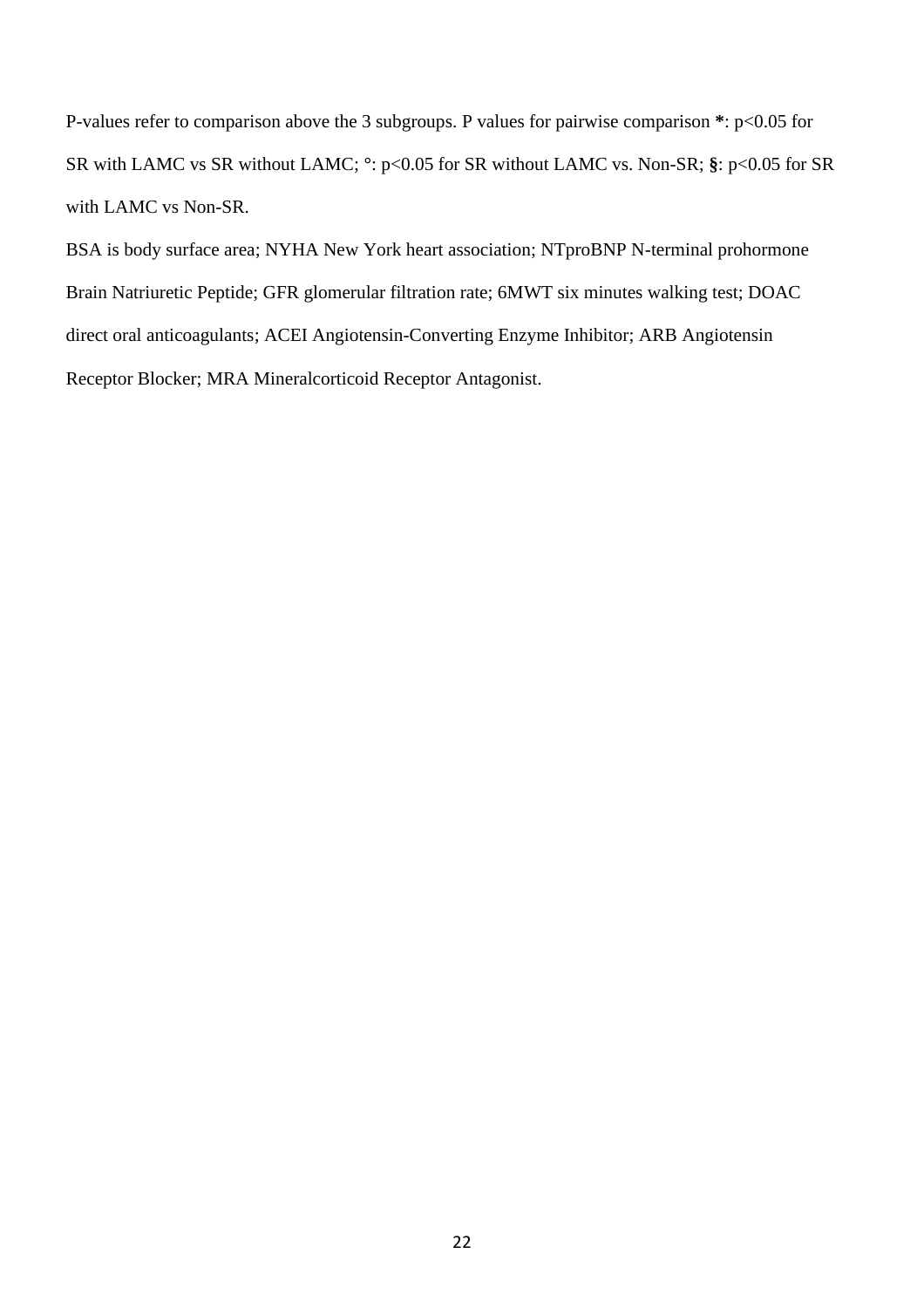# **Table 2: Echocardiographic findings in the 3 subgroups: SR with LAMC, SR without LAMC**

## **and Non-SR.**

| Echocardiographic variables | <b>SR</b><br>with LAMC<br>$n=439(48.5%)$ | SR without<br><b>LAMC</b><br>$n=125(13.8%)$ | Non-SR<br>$n=342(37.7%)$ | p value       |
|-----------------------------|------------------------------------------|---------------------------------------------|--------------------------|---------------|
| IVSD(mm)                    | 16.7(2.4)                                | 16.8(2.2)                                   | 16.9(2.3)                | 0.262         |
| PWTD(mm)                    | 16.4(2.4)                                | 16.6(2.2)                                   | 16.3(2.5)                | 0.226         |
| LVM(g)                      | 307.0(79.8)                              | 297.0(79.1)                                 | 318.2(74.2)              | $<0.001$ §°   |
| <b>RWT</b>                  | 0.76(0.17)                               | 0.79(0.15)                                  | 0.76(0.17)               | $0.016*$      |
| LVEDD(mm)                   | 43.4(5.8)                                | 41.7(5.5)                                   | 44.0(5.8)                | ${<}0.001*$   |
| LVEDD indexed $(mm/m2)$     | 23.4(3.1)                                | 22.5(2.9)                                   | 23.1(2.9)                | $0.006*$      |
| MWT(mm)                     | 16.2(2.3)                                | 16.7(2.1)                                   | 16.6(2.3)                | 0.242         |
| LVEDV(ml)                   | 77.0(25.9)                               | 69.3(22.2)                                  | 77.7(26.3)               | $0.008*°$     |
| LVEDV indexed $(ml/m2)$     | 41.3(12.7)                               | 37.4(10.6)                                  | 40.6(12.7)               | $0.017*$      |
| LVESV(ml)                   | 38.5(17.7)                               | 38.6(17.2)                                  | 42.8(18.5)               | $<0.001$ §    |
| LVESV indexed $(ml/m^2)$    | 20.6(8.9)                                | 20.8(8.4)                                   | 22.4(9.4)                | $0.013$ §     |
| SV(ml)                      | 38.6(13.7)                               | 30.7(11.0)                                  | 34.9(13.4)               | $< 0.001*$ §° |
| SV indexed $(ml/m^2)$       | 20.8(6.8)                                | 16.6(5.6)                                   | 18.2(6.6)                | $<0.001*$ §   |
| $LVEF(\% )$                 | 50.6(10.4)                               | 45.0(10.8)                                  | 45.5(11.1)               | $<0.001*$ §   |
| E(cm/s)                     | 83.8(20.7)                               | 86.8(19.4)                                  | 84.8(18.7)               | 0.188         |
| DTE(ms)                     | 187.2(55.7)                              | 163.6(57.3)                                 | 177.7(52.4)              | $<0.001*$ §   |
| E/A                         | 2.11(1.6)                                | $\overline{\phantom{m}}$                    | $ -$                     | $-$           |
| Mean $e'(cm/s)$             | 5.1(1.5)                                 | 5.3(1.7)                                    | 5.9(1.7)                 | $<0.001$ §°   |
| $E/e$ <sup>,</sup>          | 17.4(6.0)                                | 17.8(6.1)                                   | 15.6(6.0)                | $0.001$       |
| RA area $\text{cm}^2$ )     | 22.0(5.7)                                | 24.2(5.8)                                   | 27.1(6.6)                | $< 0.001*$ §° |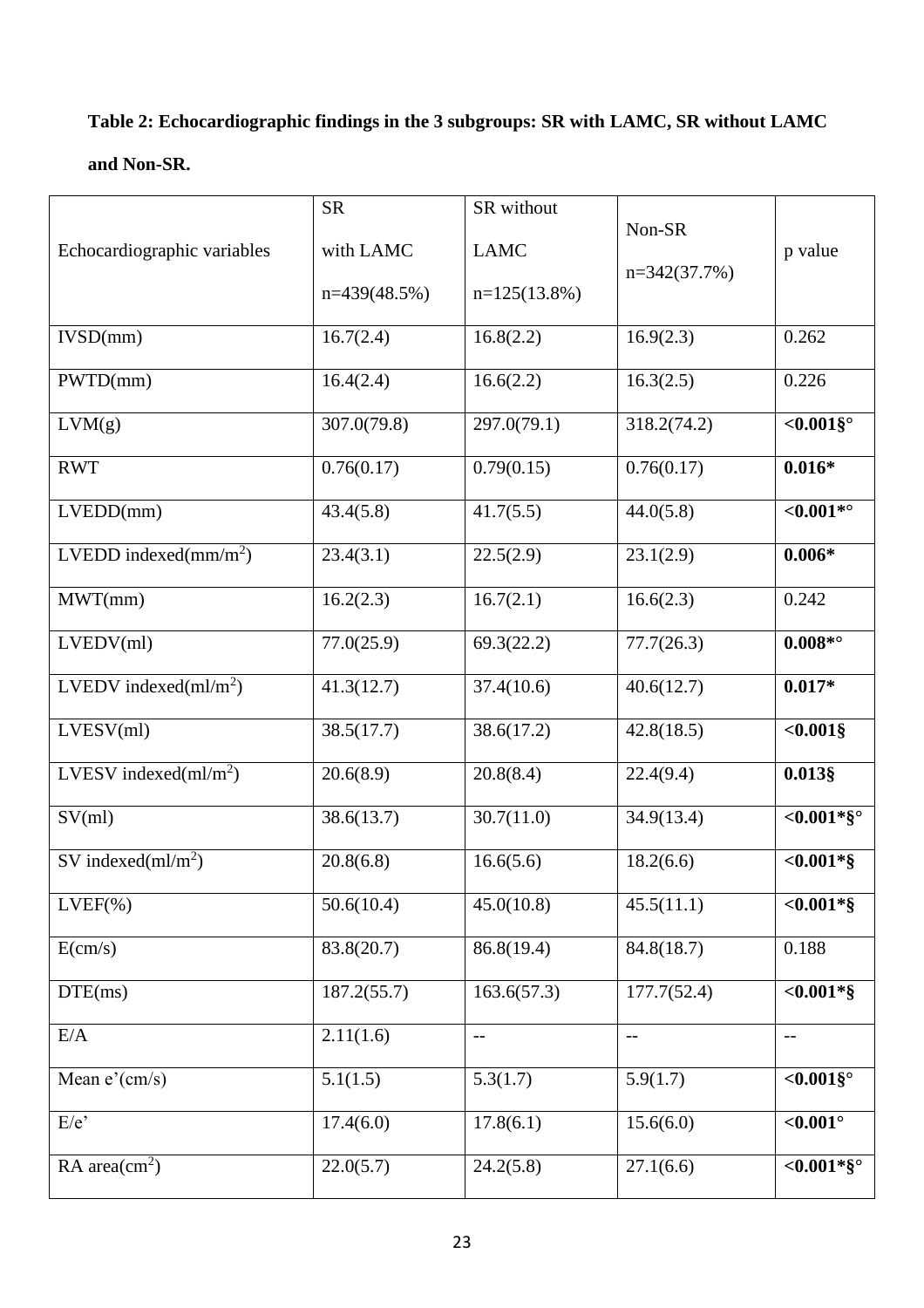| RA area indexed(cm <sup>2</sup> /m <sup>2</sup> ) | 12.0(3.0)           | 13.1(2.9)         | 14.2(3.4)           | $< 0.001*$ §° |
|---------------------------------------------------|---------------------|-------------------|---------------------|---------------|
| MAPSE(mm)                                         | 9.0(6.7)            | 7.6(2.6)          | 7.6(2.5)            | $<0.001*$ §   |
| TAPSE(mm)                                         | 16.7(4.5)           | 13.6(4.4)         | 12.8(3.7)           | $<0.001*$ §   |
| PASP(mmHg)                                        | 42.7(12.3)          | 45.2(9.4)         | 43.3(9.6)           | 0.056         |
| TAPSE/PASP(mm/mmHg)                               | 0.43(0.22)          | 0.30(0.12)        | 0.31(0.14)          | $<0.001*$ §   |
| Tricuspid S'(cm/s)                                | 11.3(3.1)           | 9.0(2.6)          | 9.1(2.5)            | $<0.001*$ §   |
| $MCF(\% )$                                        | 15.9(5.9)           | 13.9(5.0)         | 14.3(5.2)           | $<0.001*$ §   |
| $LVLS$ (%)                                        | $-12.0(3.7)$        | $-9.4(3.5)$       | $-10.1(3.3)$        | $<0.001*$ §   |
| <b>SABr</b>                                       | 5.35(6.63)          | 4.78(6.53)        | 5.20(7.16)          | 0.611         |
| <b>RALS</b>                                       | 1.70(1.15)          | 1.96(1.61)        | 1.82(1.30)          | 0.310         |
| Significant MR                                    | 118(26.9%)          | 43(34.4%)         | 133(38.9%)          | $0.002$ §     |
| <b>Significant TR</b>                             | $107(24.4\%)$       | 52(41.6%)         | 128(37.2%)          | $<0.001*$ §   |
|                                                   |                     |                   |                     |               |
| LA Diameter (mm)                                  | 43.7(5.5)           | 44.2(6.0)         | 46.6(5.4)           | $<0.001$ §°   |
| LA Area $\text{cm}^2$ )                           | 25.2(4.9)           | 26.0(5.2)         | 28.1(5.9)           | $<0.001$ §°   |
| LA Area indexed $(cm2 m2)$                        | 13.7(2.8)           | 14.0(2.7)         | 14.8(3.0)           | $<0.001$ §    |
| LAS reservoir $(\%)$                              | $11.2(8.1 - 15.3)$  | $7.3(5.2 - 10.9)$ | $6.9(4.7-9.6)$      | $<0.001*$ §   |
| LAS conduit $(\%)$                                | $6.5(4.5-9.3)$      | $-\, -$           | $-\, -$             |               |
| LAS contraction $(\%)$                            | $4.1(2.3-6.6)$      | $-$               | $\qquad \qquad -$   |               |
| LA Stiffness $(1/\%)$                             | $1.47(0.98-2.39)$   | $2.30(1.40-3.54)$ | $2.16(1.38-3.54)$   | $<0.001*$ §   |
| <b>InLA Stiffness</b>                             | $0.38(0.02 - 0.87)$ | $0.83(0.34-1.26)$ | $0.77(0.32 - 1.26)$ | $<0.001*$ §   |

Data are presented as means(SD), median $(25<sup>th</sup>-75<sup>th</sup>$  percentiles), or number(percentage).

P-values refer to comparison above the 3 subgroups. P values for pairwise comparison **\***:p<0.05 for SR with LAMC vs SR without LAMC; **°**:p<0.05 for SR without LAMC vs. Non-SR; **§**:p<0.05 for SR with LAMC vs Non-SR.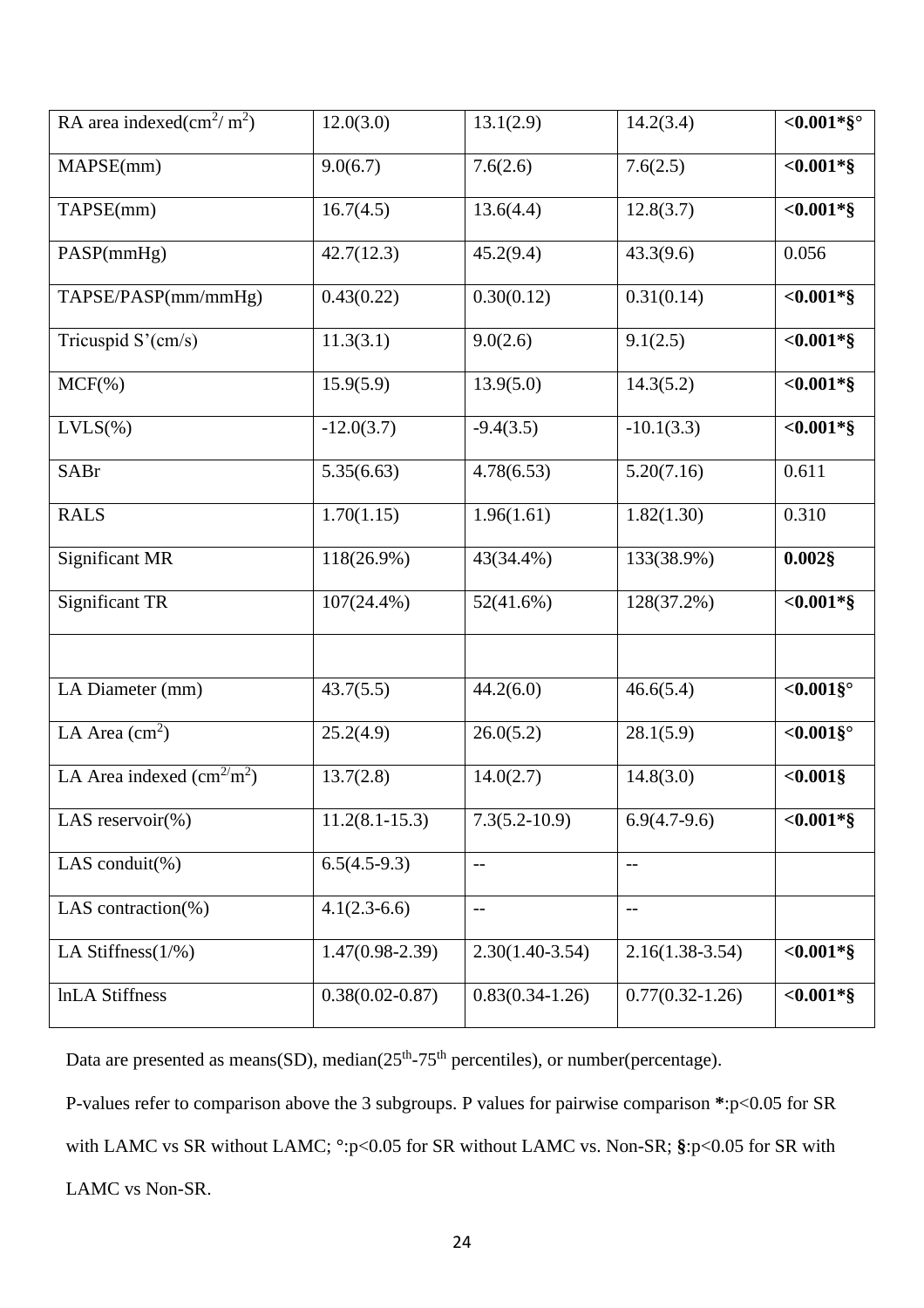IVSD: diastolic interventricular septum; PWTD: diastolic posterior wall thickness; LVM: left ventricle mass; RWT: relative wall thickness; LVEDD: left ventricle end-diastolic diameter; MWT: maximal wall thickness; LVEDV: left ventricle end diastolic volume; LVESV: left ventricle end systolic volume; SV: stroke volume; LVEF: left ventricle ejection fraction; DTE: E deceleration time; RA: right atrium; MAPSE: mitral annular plane systolic excursion; TAPSE: tricuspid annular plane systolic excursion; PASP: pulmonary artery systolic pressure; MCF: myocardial contraction fraction; LS: longitudinal strain; SABr: systolic apex to base ratio; RALS: relative apical longitudinal strain; MR: mitral regurgitation; TR: tricuspid regurgitation; LA: left atrium; LAS: peak left atrium strain.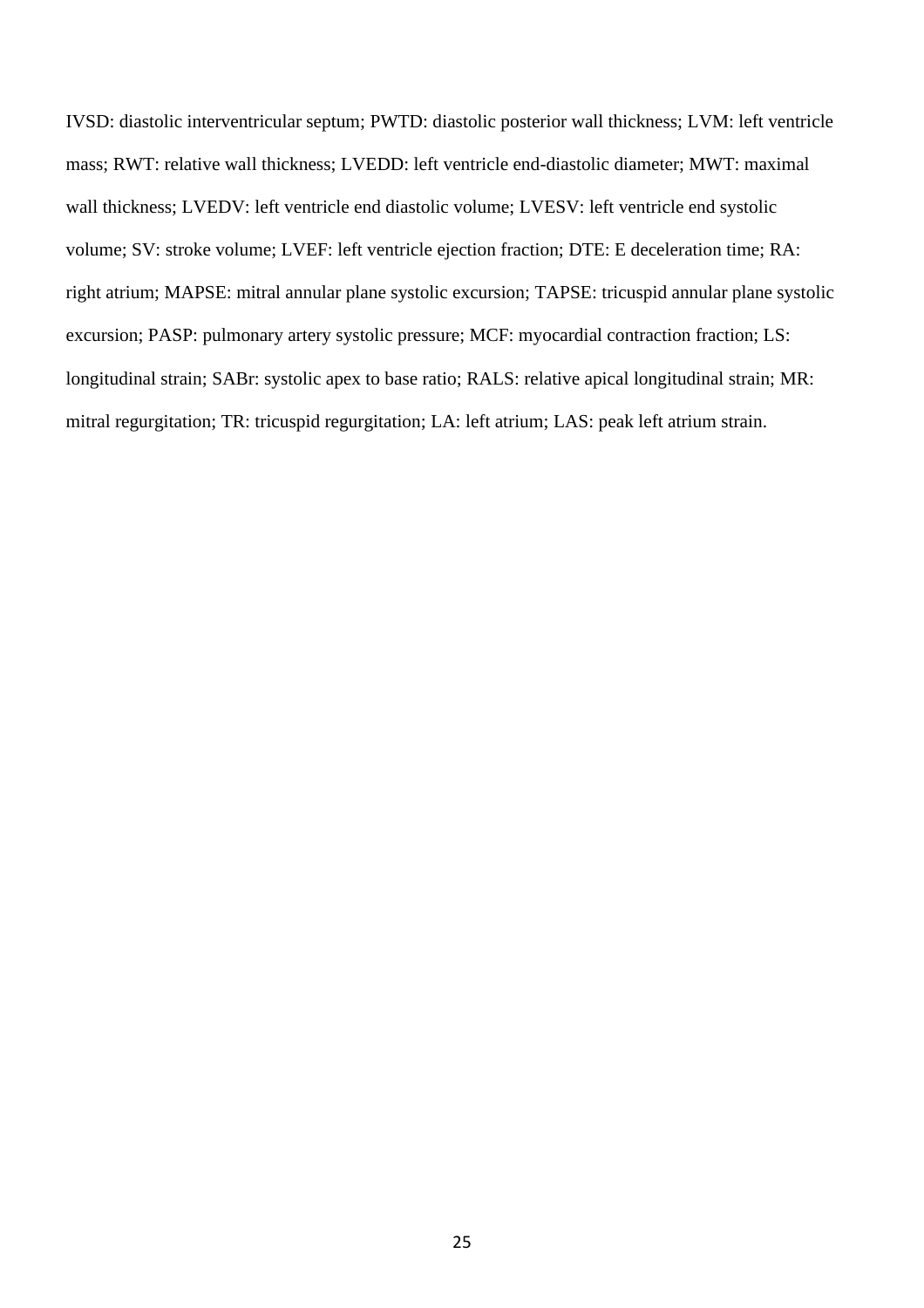| Table 3. LA mechanics and stiffness in ATTR-CM genotypes. |  |  |
|-----------------------------------------------------------|--|--|
|                                                           |  |  |

| Echocardiographic variables | WtATTR-CM<br>$n=554(62%)$ | T60A-ATTR-CM<br>$n=97(11\%)$ | V122A-ATTR-<br><b>CM</b><br>$n = 242(27%)$ | p value           |
|-----------------------------|---------------------------|------------------------------|--------------------------------------------|-------------------|
| LAS reservoir $(\%)$        | $9.0(6.0-13.0)$           | $11.4(7.0-15.7)$             | $8.0(5.3-10.9)$                            | $0.001**$ °§      |
| LAS conduit $(\%)$          | $6.6(4.5-9.3)$            | $7.0(4.7-10.0)$              | $6.1(4.2-8.2)$                             | 0.078             |
| LAS contraction $(\%)$      | $4.1(2.3-7.0)$            | $5.0(2.8-8.4)$               | $3.1(1.6-5.0)$                             | $0.001^\circ$ §   |
| LA Stiffness $(1/\%)$       | $1.72(1.10-2.83)$         | $1.67(0.87 - 2.70)$          | $2.12(1.34-3.29)$                          | $< 0.001^\circ$ § |

Data are presented as median  $(25<sup>th</sup>-75<sup>th</sup>$  percentiles).

P-values refer to comparison above the 3 subgroups. P values for pairwise comparison **\***:p<0.05 for WtATTR-CM vs T60A-ATTR-CM; **°**:p<0.05 for T60A-ATTR-CM vs. V122A-ATTR-CM; **§**:p<0.05 for WtATTR-CM vs V122A-ATTR-CM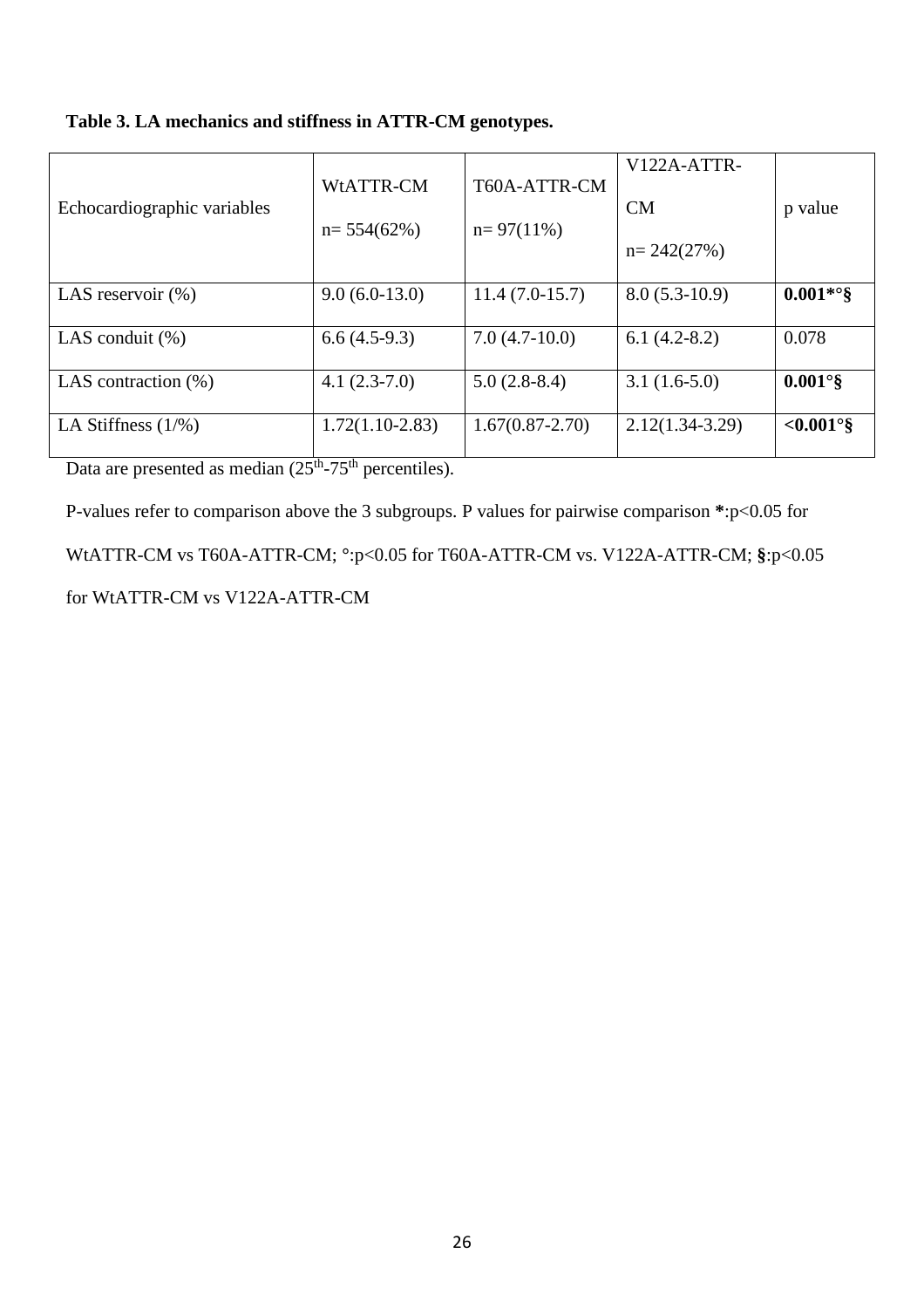| Variables in the model                | Multivariable       |         |  |  |
|---------------------------------------|---------------------|---------|--|--|
|                                       | HR(95%CI)           | p value |  |  |
| <b>IVSD</b>                           | $1.00(0.93-1.09)$   | 0.864   |  |  |
| <b>RWT</b>                            | $0.80(0.29-2.19)$   | 0.665   |  |  |
| SVindexed                             | $0.98(0.96 - 1.00)$ | 0.120   |  |  |
| LVLS $(\% )$                          | $1.07(1.03-1.12)$   | 0.002   |  |  |
| <b>Significant TR</b>                 | $0.98(0.73-1.31)$   | 0.90    |  |  |
| <b>Significant MR</b>                 | $1.35(1.03-1.77)$   | 0.032   |  |  |
| RA Area indexed                       | $1.05(1.01-1.10)$   | 0.033   |  |  |
| TAPSE/PASP                            | $1.73(0.75-3.96)$   | 0.195   |  |  |
| T60A vs Wildtype                      | $1.25(0.81 - 1.94)$ | 0.314   |  |  |
| V122I vs Wildtype                     | $1.49(1.12 - 1.97)$ | 0.006   |  |  |
| LA Area indexed                       | $1.01(0.96 - 1.06)$ | 0.725   |  |  |
| lnLA stiffness                        | $1.23(1.03-1.49)$   | 0.029   |  |  |
| <b>Heart Rate</b>                     | $0.99(0.99-1.01)$   | 0.827   |  |  |
| Non-SR vs SR                          | $1.14(0.88 - 1.47)$ | 0.312   |  |  |
| Diagnosis before vs after 09 February | $1.52(1.13-2.06)$   | 0.006   |  |  |
| 2015                                  |                     |         |  |  |

|  |  | Table 4. Multivariable Cox Regression Analysis of Risk of Death. |  |
|--|--|------------------------------------------------------------------|--|
|  |  |                                                                  |  |

Data is presented as hazard ratio (HR) and 95% confidence interval.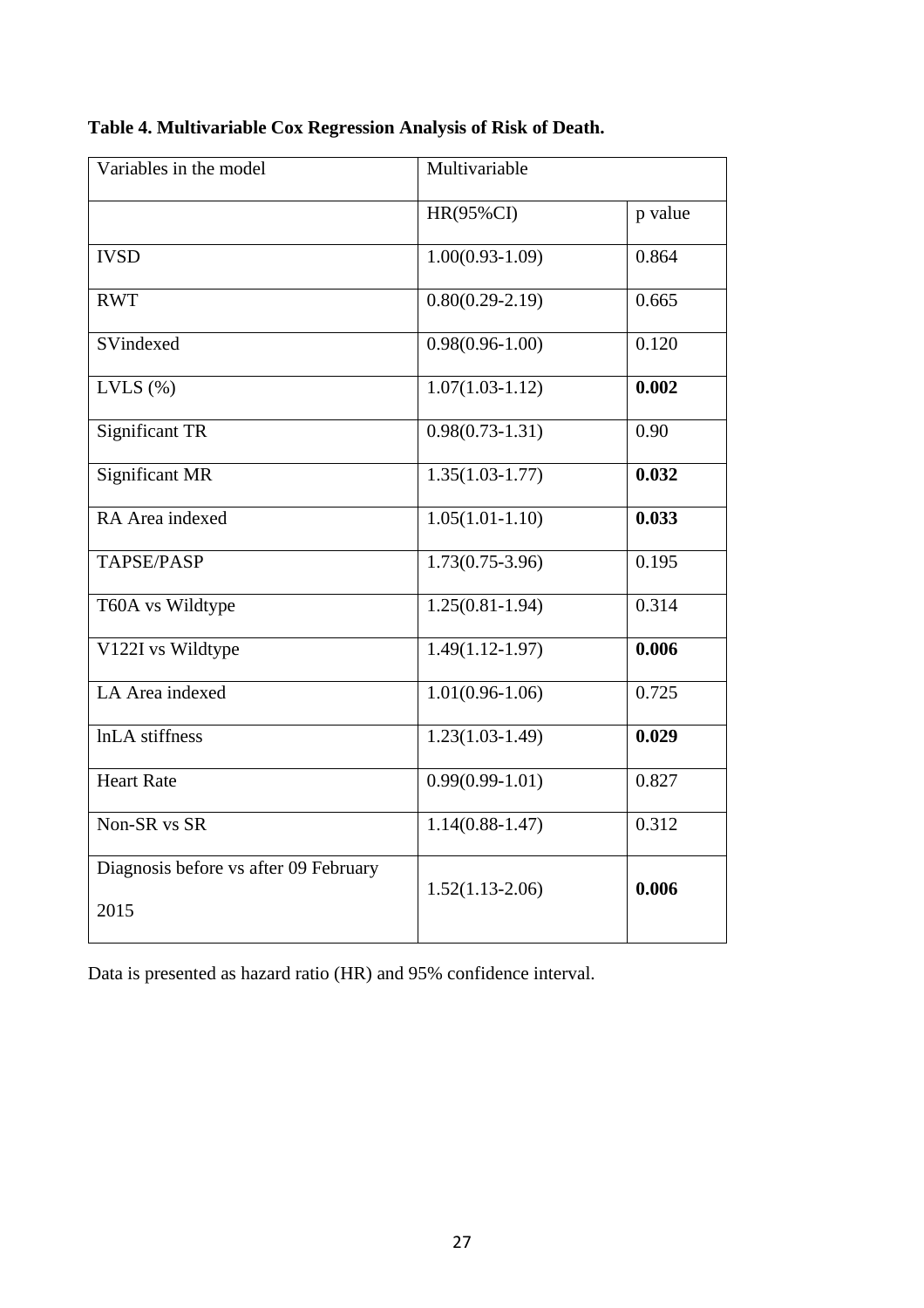# **SUPPLEMENTAL MATERIAL**

**Supplemental Table 1.** Univariate Cox Regression Analysis of Risk of Death

| Variables in the model | Univariate          |         |
|------------------------|---------------------|---------|
|                        |                     |         |
|                        | <b>HR(95%CI)</b>    | p value |
| <b>IVSD</b>            | $1.07(1.03-1.12)$   | 0.002   |
| <b>RWT</b>             | $2.19(1.19-4.03)$   | 0.011   |
| SVindexed              | $0.95(0.94 - 0.97)$ | < 0.001 |
| <b>LVEF</b>            | $0.97(0.96 - 0.98)$ | < 0.001 |
| LVLS $(\%)$            | $1.11(1.07-1.14)$   | < 0.001 |
| E/e'                   | $1.02(1.01-1.05)$   | 0.003   |
| <b>MCF</b>             | $0.95(0.93-0.97)$   | < 0.001 |
| <b>MAPSE</b>           | $0.93(0.90 - 0.97)$ | < 0.001 |
| <b>Significant TR</b>  | $1.56(1.27-1.92)$   | < 0.001 |
| <b>Significant MR</b>  | $1.50(1.22 - 1.85)$ | < 0.001 |
| RA Area indexed        | $1.09(1.06-1.12)$   | < 0.001 |
| <b>TAPSE</b>           | $0.94(0.92 - 0.96)$ | < 0.001 |
| <b>TAPSE/PASP</b>      | $0.36(0.18-0.70)$   | 0.002   |
| T60A vs Wildtype       | $1.10(0.78-1.55)$   | 0.575   |
| V122I vs Wildtype      | $1.71(1.36-2.15)$   | < 0.001 |
| <b>LA Diameter</b>     | $1.01(0.99-1.03)$   | 0.367   |
| LA Area                | $1.02(1.00-1.04)$   | 0.047   |
| LA Area indexed        | $1.07(1.03-1.10)$   | < 0.001 |
| LAS reservoir          | $0.95(0.93-0.97)$   | < 0.001 |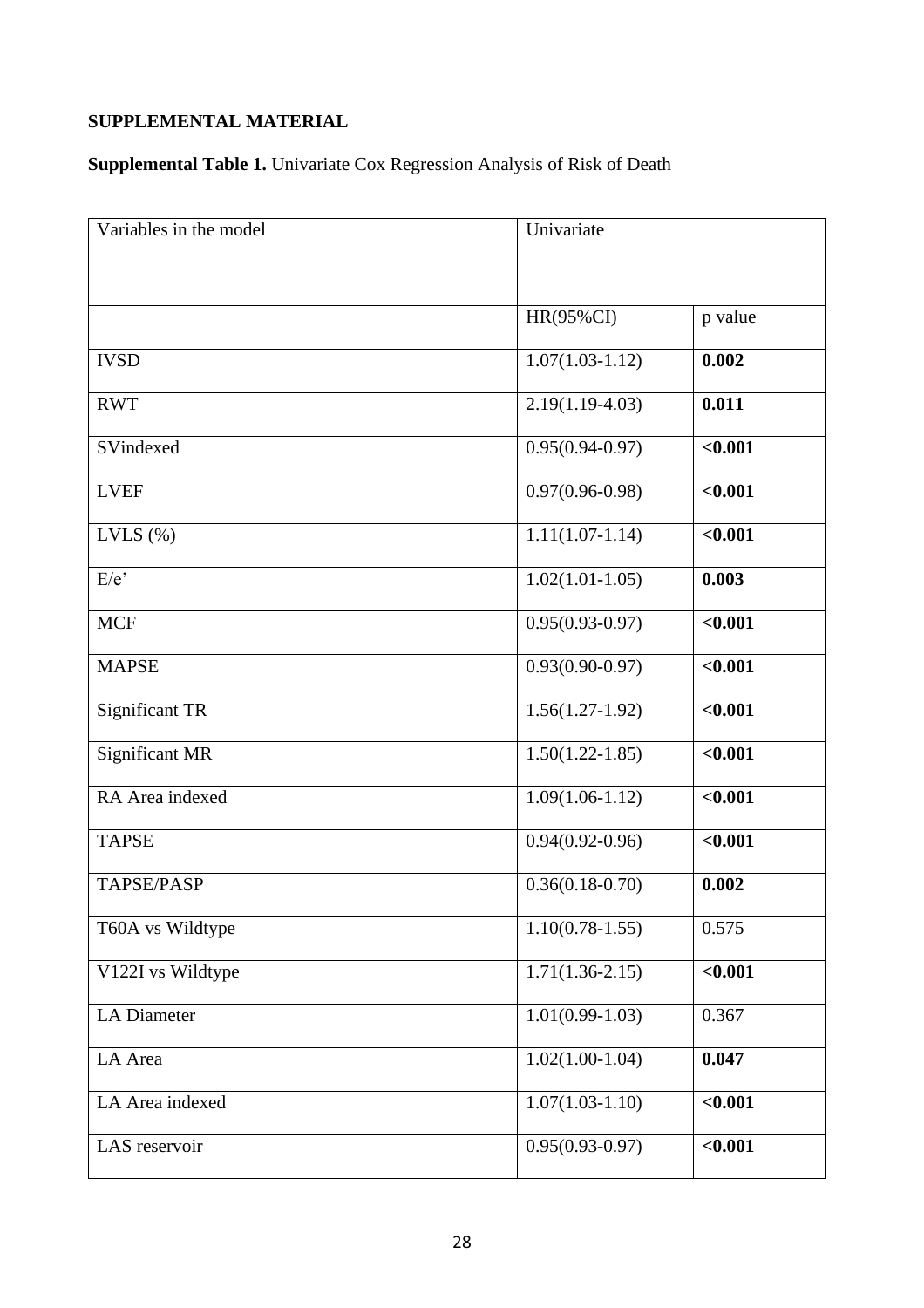| LAS contraction                                      | $0.93(0.89 - 0.97)$ | 0.003   |
|------------------------------------------------------|---------------------|---------|
|                                                      |                     |         |
| LAS conduit                                          | $0.99(0.95-1.03)$   | 0.545   |
|                                                      |                     |         |
| lnLA stiffness                                       | $1.51(1.32 - 1.73)$ | < 0.001 |
|                                                      |                     |         |
| <b>Heart Rate</b>                                    | $1.00(1.00-1.02)$   | 0.073   |
|                                                      |                     |         |
| Non-SR vs SR                                         | $1.26(1.02 - 1.55)$ | 0.029   |
|                                                      |                     |         |
| Diagnosis before vs diagnosis after 09 February 2015 | $1.88(1.44 - 2.44)$ | < 0.001 |
|                                                      |                     |         |

Data are presented as hazard ratio (HR) and 95% confidence interval.